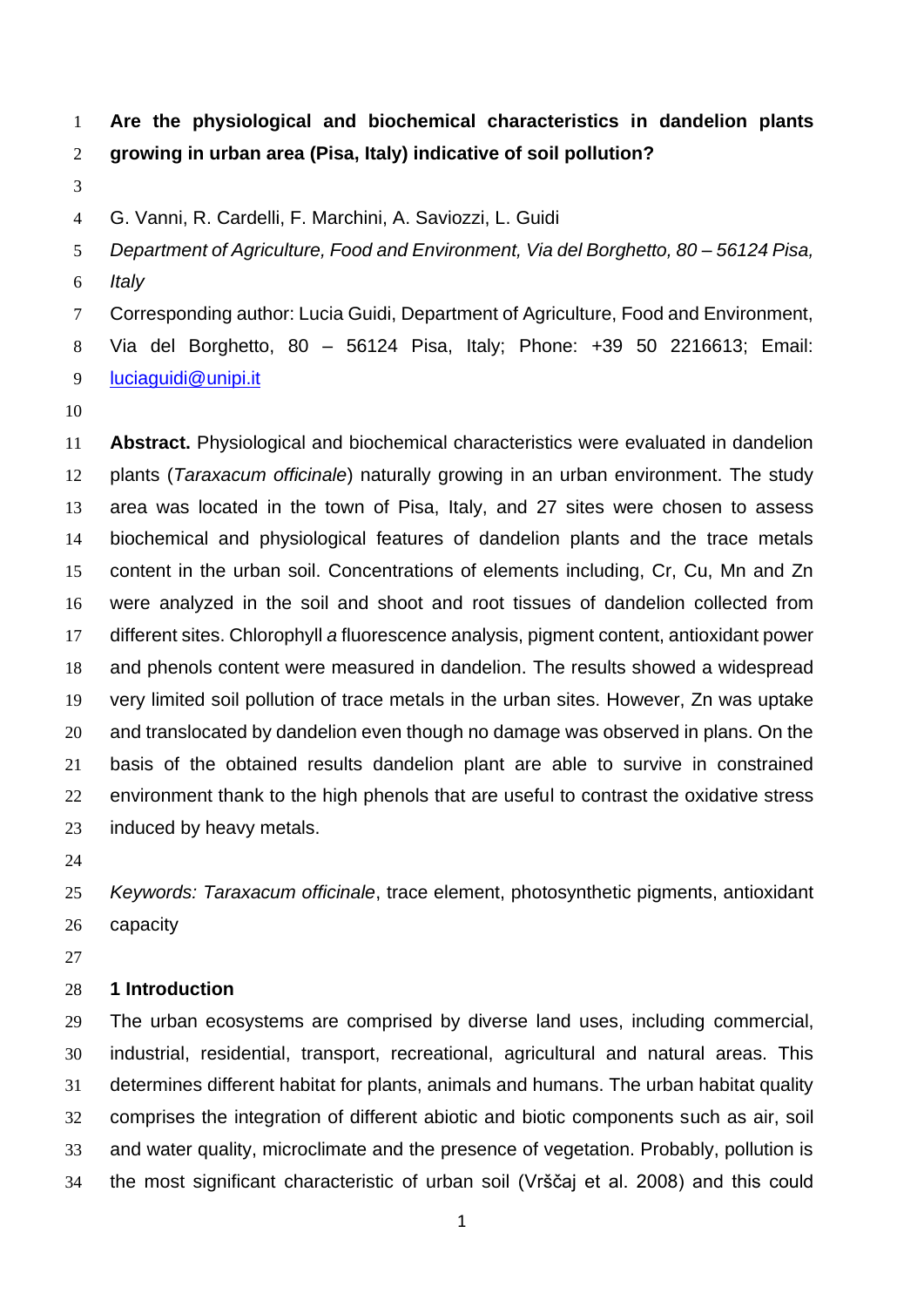negatively affect the human health. Clearly, trace metals content plays a key role in the pollution (Biasioli et al. 2006).

 Phytotoxic amounts of trace metals induce in plants an oxidative stress leading to cellular damage (Yadav 2010). In addition, plants accumulate metal ions that disturb cellular ionic homeostasis, the growth usually becomes inhibited and biomass production decreases (Moulis 2010). Trace metals are active in plant metabolic processes, but they can also be stored as inactive compounds in cell walls, so affecting the chemical composition of plants without causing any injury (Nagajyoti et al. 2010). For this reason, vascular plants are frequently used for biomonitoring (Korzeniowska and Panek 2010). However, native plants tolerant to trace metals characterized by a fast growing usually attract more attention as compared with slow growing plants (Massa et al. 2010). For a long time the dandelion (*Taraxacum officinale* Web.) has been proposed as a good bioindicator for trace elements polluted environment (Savinov et al. 2007; Bini et al. 2012).

 Mossop et al. (2009) found a positive correlation between Cu and Pb concentrations in soil and in dandelion roots and leaves, whereas for Zn the relationship was found only for leaves. However, these authors considered the sum of the acid-exchangeable, reducible and oxidisable soil fractions of these elements a poor indicator of potential plant uptake. On the other hand, more recently, Gjorgieva et al. (2011), in a study conducted to assess trace metals pollution in Macedonia soils, classified *T. officinale* as a trace metals accumulator.

 Dandelion has also a high antioxidant activity due to high content of secondary metabolites (Park et al. 2011; González-Castejón et al. 2012; Davaatseren et al. 2013). Being secondary metabolites important in plant adaptation to environmental stresses, it is presumable that plant species that possess a high content in secondary metabolites can efficiently counteract the environmental stress (Dixon and Paiva 1995).

 Chlorophyll *a* fluorescence analysis provides a reliable measure of the photosynthetic performance of plants (Maxwell and Johnson, 2000) including trace metals (Küpper et al. 1996; Baumann et al. 2009; Nagajyoti et al. 2010; da Silva et al. 65 2012). Among different parameters achievable from this tool, certainly the  $F_v/F_m$  ratio has been extensively used to monitor photoinhibitory damage (Maxwell and Johnson, 2000). In the past, the dandelion has already been used for urban pollution monitoring by means of chlorophyll *a* fluorescence analysis and other photosynthetic parameters,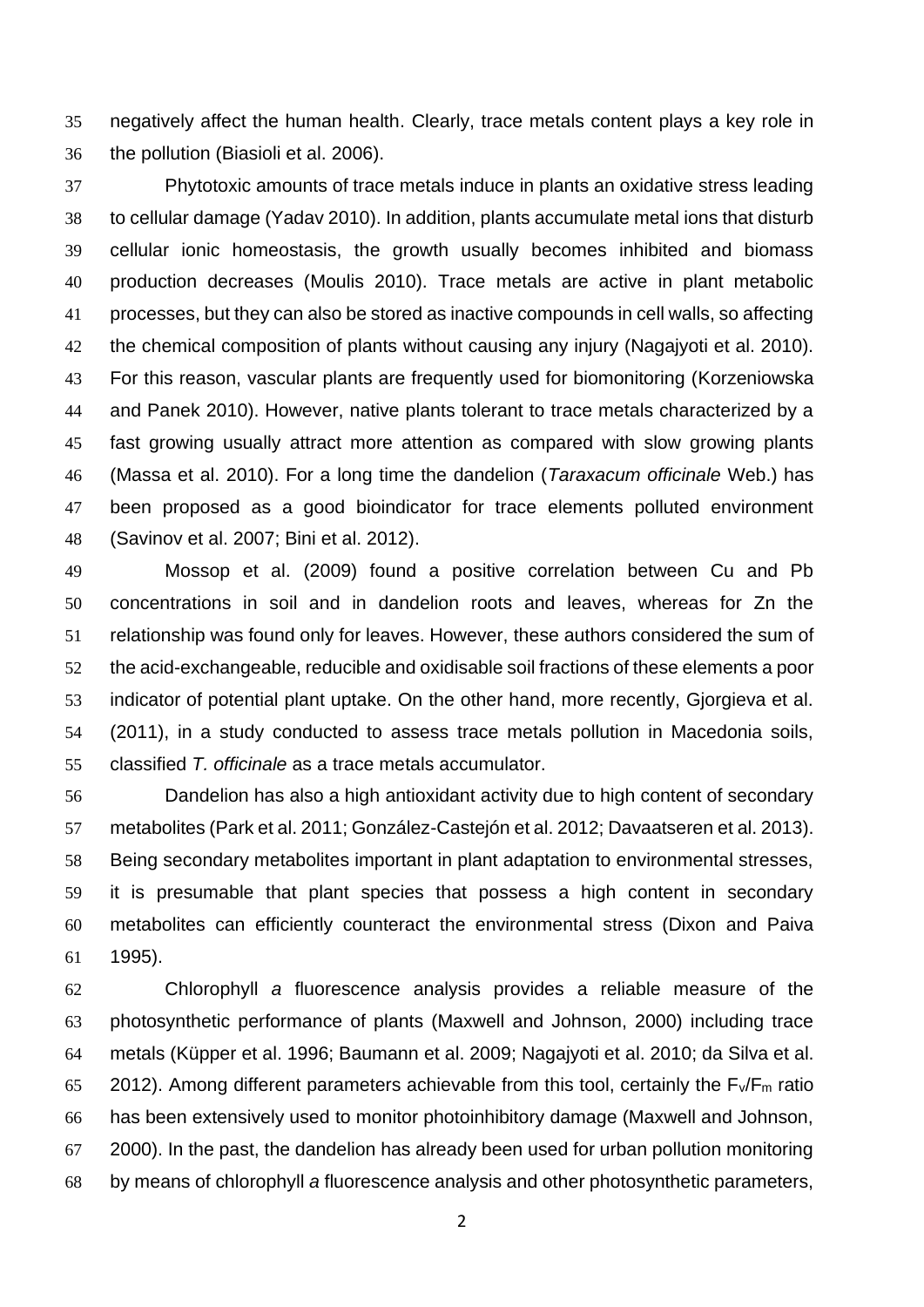although the number of works on the subject is quite low (Lanaras et al. 1994; Sgardelis et al. 1994; Molina-Montenegro et al. 2010).

 The novelty of this work is represented by the use of *T. officinale* as bioindicator assessing its healthy status by chlorophyll *a* fluorescence analysis. This is a first attempt to investigate the soil contamination in the town of Pisa (Italy) in order to establish correlation between trace metal pollution and their relative sources in an urban environment.

## **2 Materials and Methods**

2.1 The study area

 The study was conducted in the municipal area of the town of Pisa ((latitude 43°25'00N; 80 Iongitudine 10°43'00E; Italy), an urban environment of approximately 187 km<sup>2</sup> and about 90,000 inhabitants. The artificialized surface (impermeable urban area) was 82 approximately 27 km<sup>2</sup> (almost 15% of the total area), with a consumption of soil above the average compared with Regional and Provincial data. The built-up area has been steadily increasing, with the largest increases since the 50s (+260% increase from 1954 to 2003). Samples were collected at 31 sites around urban areas of the city of Pisa. Sites 1, 2, 8, 9, 10, 11, 12, 16, 25, 26, 28, 29, and 31 are public green areas utilized as playground; Sites 3, 5, 7, 14, 15, 19, 20, 21, 23, 24, 27, and 30 are traffic roundabouts; Sites 4 and 22 are city green squares; Sites 6 and 17 are public school gardens; Sites 13 and 18 are historic public gardens and at a control site (Site 0) nearby the city represented by the rural area of S. Rossore – Migliarino - Massaciuccoli Natural Regional Park (latitude 43°42'48N; longitude 10°21'44E). The control site is a green area, once cultivated and currently naturalized from more than twenty years. Really, the analyses on plants were carried out only in 27 sites because in 4 sites (sites 10, 17, 23 and 25) there were no plants that have reached the entire growth cycle.

2.2 Plant and soil sampling

 Plants of *T. officinale* were collected at the flowering stage (from April to May) because in this phase the species was easily identifiable and reached the full development.

 At each site, three soil samples were randomly collected from the topsoil (depth 0-20 cm). Each sample consisted of five sub-samples, each of which was taken within a 2×2 m square, four on the corners of the square and one in the middle. The five soil cores of each sub-sample were mixed to avoid local in-homogeneities. The sampling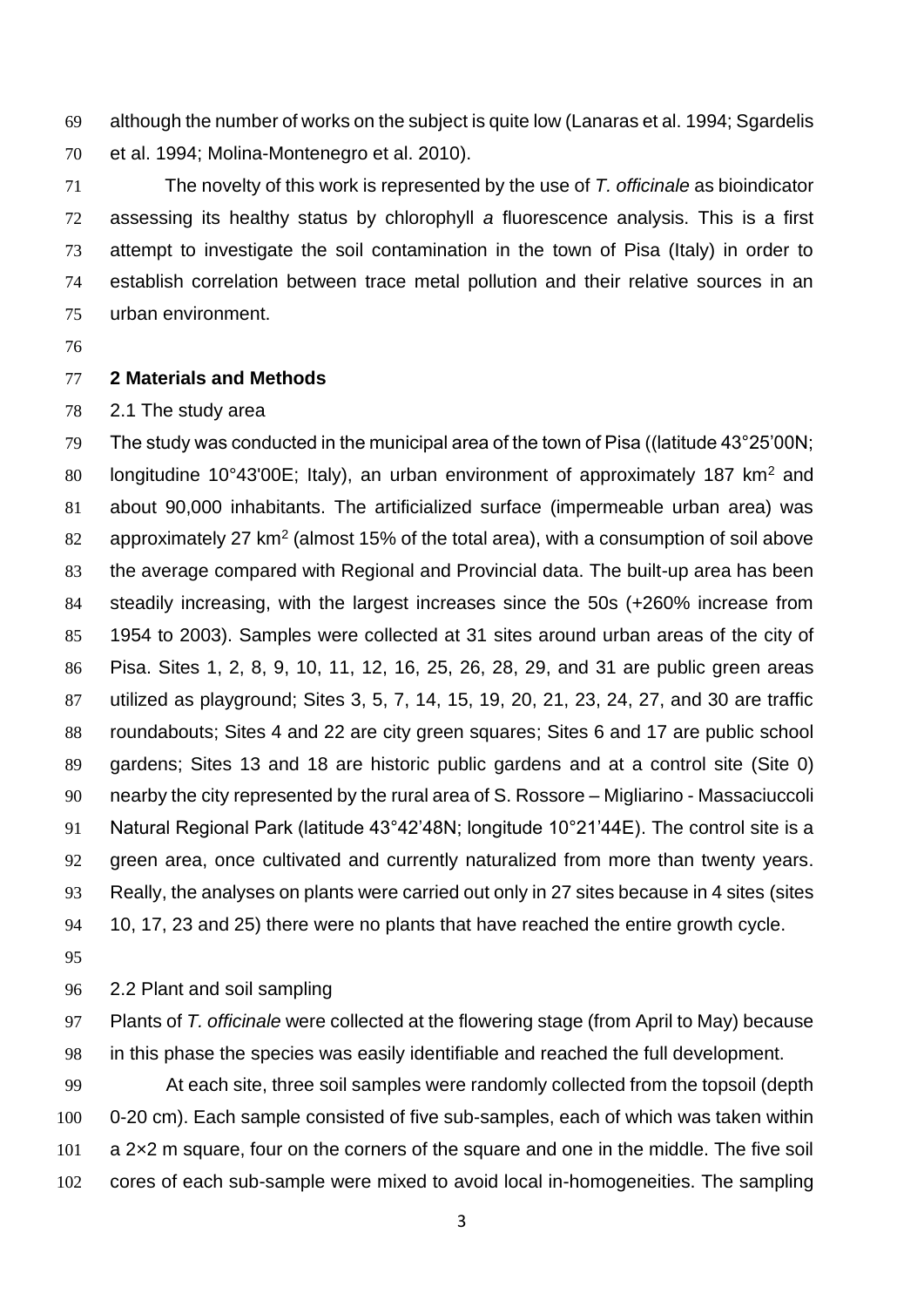was performed with a stainless steel hand auger and all the soil that was touched by the metallic digging tools were carefully eliminated with a porcelain putty knife, before soil packing in plastic bags, to avoid cross-contamination. In the laboratory, the 106 samples were air-dried at room temperature (20°C), and, after manually removing any 107 plant material, as roots and leaves, they were stored at 4°C until analysis. Most of the main properties of soils, including texture, pH (soil-water ratio 1:2,5), and limestone, were determined according to the standard methods (Sparks, 1996), while organic carbon content was obtained by the difference between total carbon (measured by dry combustion with an automatic C analyzer FKV induction furnace 900 CS, Eltra - F.K.V.) and inorganic carbon (limestone C).

## 2.3 Chlorophyll fluorescence measurements

 The chlorophyll *a* fluorescence was measured with a PAM-2000 pulse-modulated fluorometer (Heinz Walz, Germany) connected with a leaf clip holder (2030-B Heinz 117 Walz, Germany) as reported in Guidi et al. (2010). The  $F_v/F_m$  ratio  $[(F_m-F_0)/F_m]$  was calculated as an indicator of the maximum quantum efficiency for PSII photochemistry. 119 Estimates of photochemical ( $q_P$ ) and non-photochemical ( $q_N$ ) quenching coefficients were determined as reported by Schreiber et al. (1986) at an actinic illumination at 950  $(\pm 50)$  µmol photons m<sup>-2</sup>s<sup>-1</sup>. Actual quantum yield for linear electron transport through 122 PSII, Φ<sub>PSII</sub> was determined as F<sub>m</sub>'-F<sub>s</sub>/F<sub>m</sub>' where F<sub>s</sub> represents the chlorophyll fluorescence yield in steady state conditions (Genty et al., 1989). The maximum electron transport rate was calculated according to Genty et al. (1990) at 950 μmol m-  $25<sup>-1</sup>$  PAR using equation: ETR=  $\Phi_{PSII}$  x PAR x 0.5 x 0.84 where 0.5 corresponds to the two photosystems and 0.84 is an estimate of the fraction of the absorbed light and PAR is the value for the light intensity given.

### 2.4 Photosynthetic pigments content

130 Photosynthetic pigments were determined on three discs of leaf tissue  $(1.0 \text{ cm}^2 \text{ of } \text{leaf})$  area) extracted with acetone 80%. Chlorophylls concentrations were calculated from the equations proposed by Porra et al. (1989) whereas carotenoids concentration was calculated from the equation proposed by Lichtenthaler (1987).

- 
- 2.5 Methanol extraction of plant tissues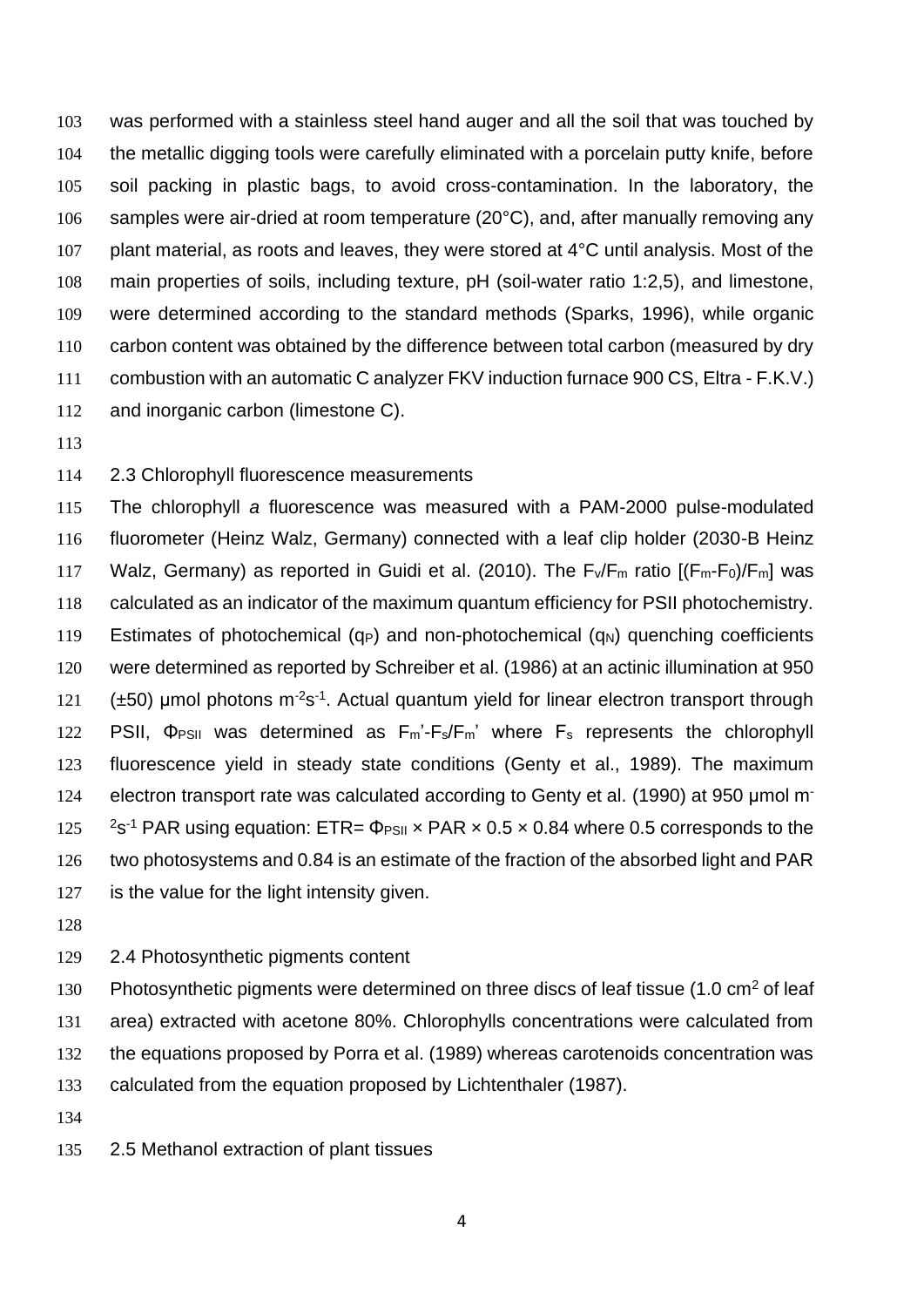According to Kang and Saltveit (2002), 1.0 g of sample tissue was homogenised, extracted in 2.5 mL of HPLC methanol and centrifuged at 15,000 *g* for 20 minutes at 138 4°C. The obtained supernatants were stored at -20°C until used for analysis of the antioxidant capacity, total phenolic compounds and metal chelating capacity.

2.6 Antioxidant capacity (DPPH)

 The ability to scavenge DPPH (2,2-diphenyl-1-picrylydrazyl) free radicals was determined according to the method proposed by Brand-Williams et al. (1995) with minor modifications as reported in Landi et al. (2013). Results are expressed as Trolox equivalent antioxidant capacity (TEAC).

#### 2.7 Total polyphenols (TP)

 Total polyphenols were determined using the Folin-Ciocalteau method modified by Singleton and Rossi (1965). An aliquot of methanolic extracts was added to distilled water and Folin-Ciocalteau reagent. After 6 minutes, 7% sodium carbonate solution was added and then the mixtures keep at 25°C in the dark for 90 minutes. Total polyphenols content was calculated from a calibration curve, realized using gallic acid 153 as standard. TP content is expressed as mg of gallic acid  $g^{-1}$  fresh weight (FW).

2.8 Metal chelating capacity (MCC)

 Metal chelating capacity was determined by the method of Dinis et al. (1994) modified by Du et al. (2009). Briefly, methanolic extracts (1 mL) in 2.8 mL distilled water were 158 mixed with 50 µL of 2 mM FeCl<sub>2</sub>x4H<sub>2</sub>O and 150 µL of 5 mM ferrozine [3-(2-pyridyl)- 5,6dyphenil-1,2,4triazine-p-p'-disulfonic acid monosodium salt hydrate, 97% (C<sub>20</sub>H<sub>13</sub>N<sub>4</sub>NaO<sub>6</sub>S<sub>2</sub>xnH<sub>2</sub>O)] and the mixtures were thoroughly shaken. After 10 minutes, Fe<sup>2+</sup> was monitored by measuring the absorbance of ferrous ion–ferrozine complex at 562 nm. The metal chelating capacity was calculated as follows: MCC (%) = [(1- Absorbance of sample)/Absorbance of control] x100.

#### 2.9 Plant trace metals content

 The content of trace metals was determined on the aerial and root tissues of *T. officinale* plants, previously separated and dried in an oven at 60°C for 48 h. Briefly, 0.5 g samples of plant material were placed in microwave oven (Milestone Ethos 169 labstation; Milestone, Italy) and digested with 65% HNO<sub>3</sub> and 30% H<sub>2</sub>O<sub>2</sub>. Samples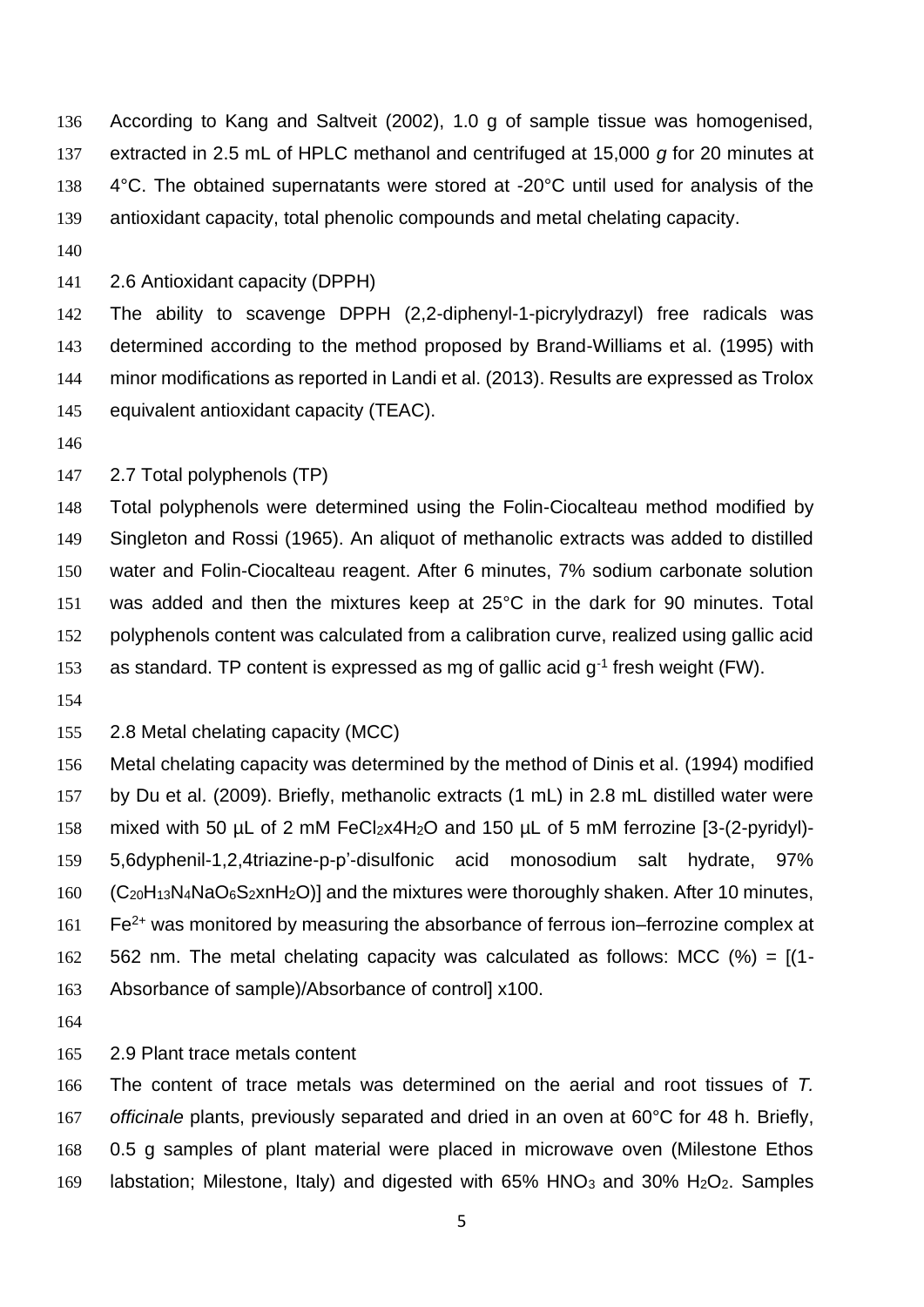were diluted with distilled water (Baranowska et al. 2002). Digests were analysed for trace metals (Cr, Cu, Mn and Zn) by a flame atomic absorption spectrophotometer (Perkin Elmer Analyst 100, USA).

2.10 Soil trace metals content

 The total content of trace metals was determined by the standard method ISO 11466 (International Organization for Standardization 1995). Briefly, 1 g of soil sieved to ≈ 80 mesh was treated with aqua regia. Pre-digestion was carried at room temperature for 16 hours with occasional manual agitation and, later on, digestion was performed for 2 hours at 130±2°C. The obtained suspension was then filtered (ashless Whatman 41 180 filter), the filtrate diluted with 0.17 M HNO<sub>3</sub> and stored at  $4^{\circ}$ C until analysis. The determinations of Cr, Cu, Mn and Zn were performed by inductively coupled plasma mass spectrometer (ICP-MS) by Acme Analytical Laboratories Ltd., Vancouver, Canada.

2.11 Indexes for contamination assessment

Geo-accumulation index (Igeo), enrichment factor (EF), and pollution index (PI) were

calculated. Igeo was calculated according to the following equation (Müller 1969):

188  $\log_2 [Cx/1.5Bx]$ 

 where Cx is the measured concentration of the metal x and Bx is the geochemical background value of the element.

The EF calculation was expressed according to the equation (Lu et al. 2009):

EF = [Cx/Cref]sample/[Cx/Cref]background

 where Cx is the concentration of the metal and Cref was the concentration of reference element for normalization. The reference element utilized for normalization was Fe (Lu et al. 2009).

 The PI was calculated as the ratio between the metal concentration in the monitored area and the background content (Chen et al. 2005). The bioconcentration factor (BcF) or translocation factor was calculated, too. The BcF is the ratio of the metal concentration of shoots and root portion of dandelion to the metal concentration of the soil (Kim et al. 2003). The translocation ability of metal in dandelion plants was expressed as translocation index (TI) determined as the ratio of metal concentration in the above-ground tissue to its concentration in the root (Salt and Krämer 2000).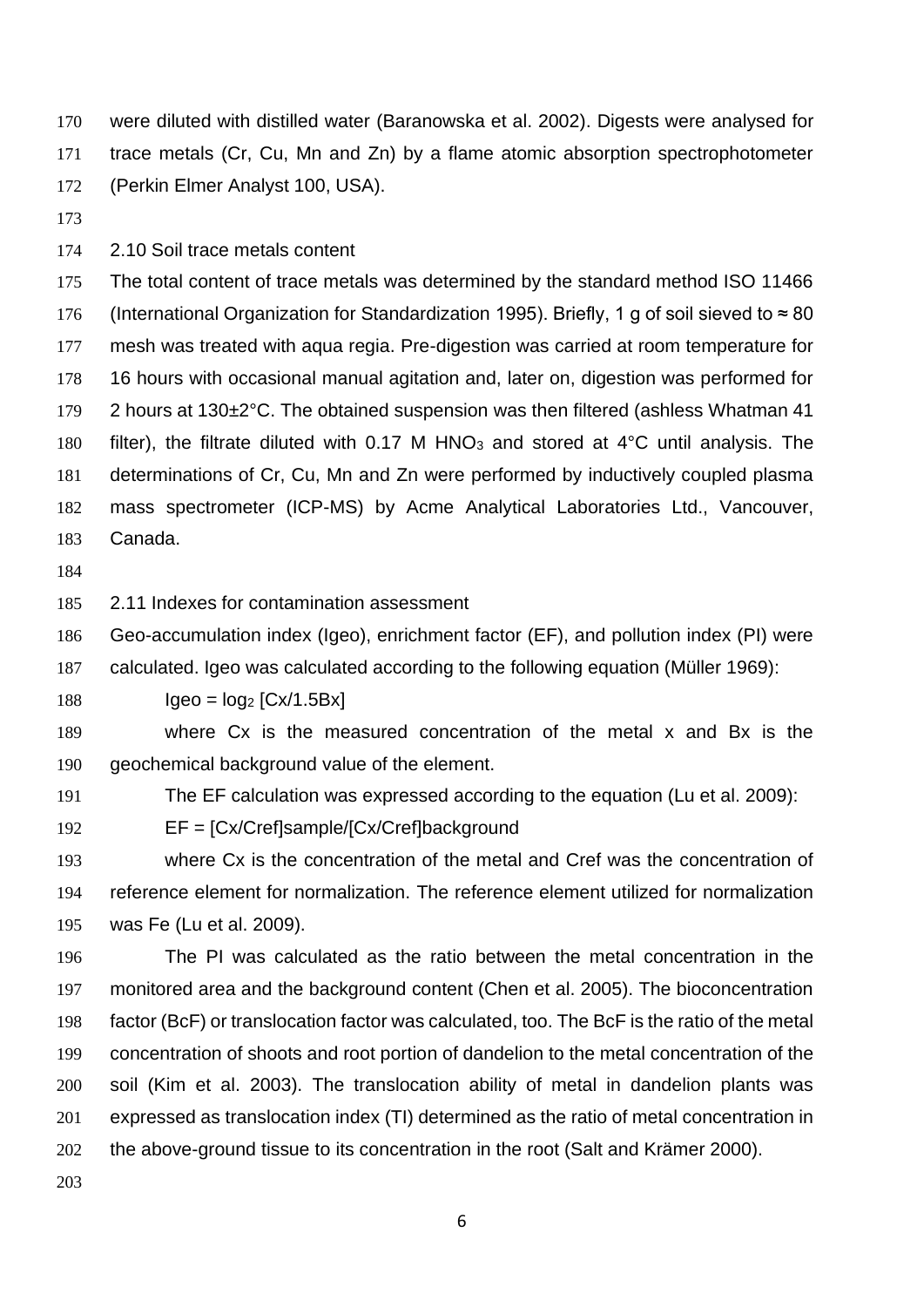#### 2.12 Statistical analysis

 All of the performed analyses, were carried out in triplicate and the results were 206 presented as means  $\pm$  SD. Analysis of variance was performed by ANOVA procedures through CoStat program, 6.311 version (CoHort Software; Monterey, CA, USA). The means were compared using Tukey's HSD test. Correlation analysis among biochemical, physiological and chemical feature values was performed with NCSS program, 2004 version (Number Cruncher Statistical Systems; Kaysville, UT, USA).

## **3 Results and Discussion**

3.1 Trace metals content in soil

 The general characteristics of the urban soils of Pisa are reported in **Table 1.** On the basis of USDA classification, soils of Pisa showed a predominantly sandy-loam texture (76% of the examined soils). Soil pH ranged from 7.2 to 8.3, with a mean of 7.6. On the basis of the USDA terminology, most of soils (68%) were classified as slightly alkaline, 13% were neutral soils while moderately alkaline soils accounted for 19%. The organic C contents of the Pisa urban soils showed a marked variability, with values 220 ranging from 1.32 to 7.57 g C 100  $g^{-1}$  dry soil and were considerably higher than that 221 of the control (0.90 g organic C 100 g<sup>-1</sup> soil).

 The amounts of Cr, Cu, Mn and Zn in soils of Pisa are summarized in **Table 2**. 223 The control site showed a content of 39.8 Cr mg  $kg^{-1}$  soil, a value statistically lower than those observed in the remaining areas in which the total amount of Cr varied 225 between 46.4 and 227.5 mg kg<sup>-1</sup> of dry soil with a mean values of 71.2 mg kg<sup>-1</sup>. On the basis of Igeo and EF indexes, approximately 90% of monitored sites showed a small level of Cr pollution, while the remaining soils were classified as moderately polluted. The PI, a more severe index, classified 94% of the examined areas as middle polluted and the remaining as highly polluted.

 Copper is one of the elements that mostly enrich urban soils. It is assumed that its increase is due to civil and industrial activities, like coal and oil combustion, pesticide and dyes use, but especially to vehicular traffic (US EPA 2006). The total content of 233 Cu ranged widely between 30.94 and 142.35 mg  $kg<sup>-1</sup>$  whereas in the control site Cu 234 content was 32.24 mg Cu kg<sup>-1</sup>, a value significantly similar to those found in a small number of soils (about 10%). On average, Pisa urban soils showed Igeo of 0.40, typical of unpolluted areas. On the contrary, the EF value of 1.55 indicated an anthropogenic enrichment, and also PI showed a moderate and widespread pollution.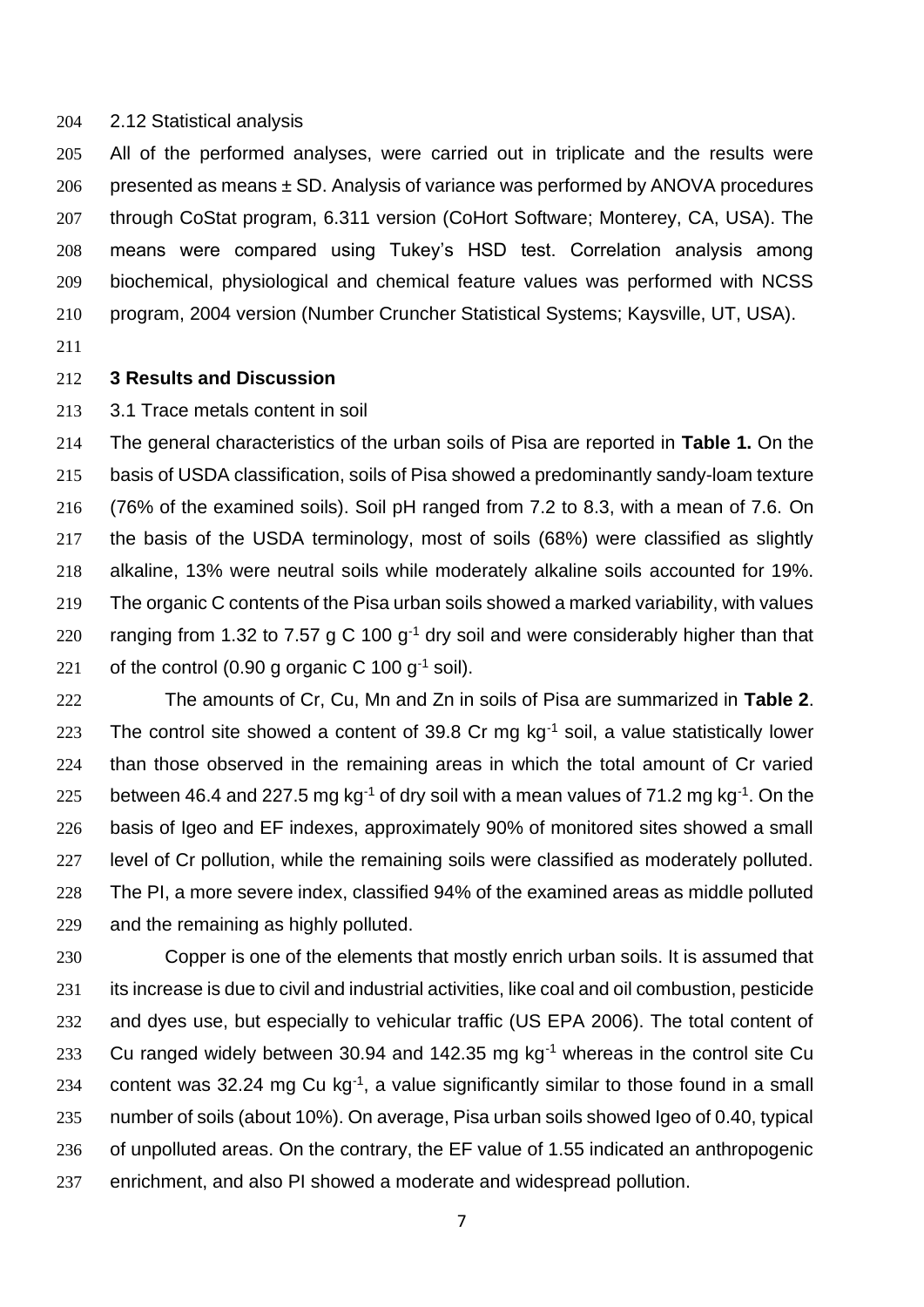238 The total amount of Mn ranged between 509 and 1063 mg  $kg<sup>-1</sup>$  while in the 239 control site Mn amount was 526 mg  $kg<sup>-1</sup>$ , a value significantly lower than those observed in the most of monitored areas. Both Igeo and EF classification showed no enrichment or soil pollution by Mn, while PI showed a medium-low pollution level.

 The main source of Zn enrichment is attributable to the vehicular traffic but the metal may originate also from wearing of brake lining, types and road paved surfaces, losses of oil and cooling liquid, corrosion of galvanized steel safety fence and other road furniture (Blok 2005). The total content of Zn varied remarkably between 61.70 246 and 522.70 mg kg<sup>-1</sup>. In the control site, Zn content was 51.00 mg kg<sup>-1</sup>, a value 247 statistically lower than those found in the most of monitored sites. The Igeo index classified most soils as not polluted, the EF indicated a moderate enrichment in 25% of the areas while PI classified 16% of soils as middle polluted and 6% as strong polluted.

 Despite the pollution level of Pisa urban soils begins to be alarming, at least for some metals, neutral and slightly alkaline soil pH limits the mobility of these elements reducing their availability for plants.

3.2 Trace metals content in plant tissues

 Trace metals contents in shoot and root dandelion plants collected in urban sites of 257 Pisa are reported in **Table 3**. Cr contents of control were 2.7 and 8.7 mg  $kg^{-1}$  for shoot and root portions, respectively. In shoot of plants grown in urban soils Cr varied 259 between 2.0 and 20.0 mg kg<sup>-1</sup>, while in root it ranged between 4.0 and 14.7 mg kg<sup>-1</sup>. Values significantly higher than control were recorded in shoot Cr concentration of plants collected in the sites 22 and 24, whereas at radical level the highest Cr concentrations were recorded in the sites 16 and 24.

**Dandelion tissues of the control site showed Cu values of 18.1 and 19.3 mg kg**  <sup>1</sup> for shoot and root, respectively. The amounts of the metal did not vary in mostly of the monitored sites, with the exception of site 22 for shoot and sites 7 and 30 for the radical portion in which Cu concentrations were higher than control.

 As compared to the control site, the level of Mn in shoot was significantly greater only in sites 21 and 22, while in roots Mn was higher than control in sites 7 and 30. In the aerial part, Zn concentration varied between 63.1 and 196.8 mg kg<sup>-1</sup>, while 270 in the roots it ranged between 40.0 and 155.2 mg  $kg<sup>-1</sup>$ . Zn contents of control plants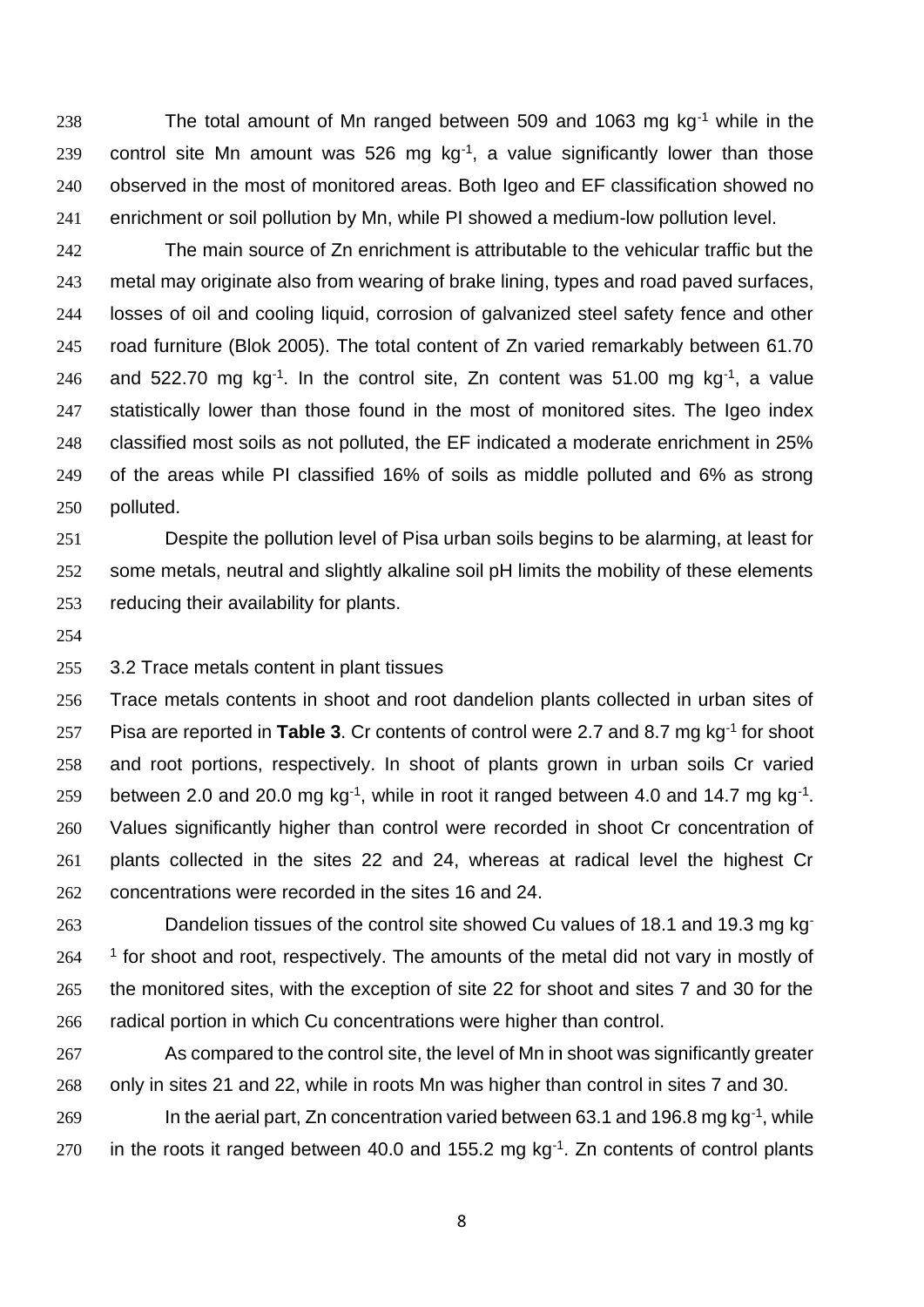were 116.7 and 56.7 mg kg<sup>-1</sup> for shoot and root, respectively and an increase in root was observed only in the sites 7 and 13.

 The values of metals concentrations in dandelion tissues grown in sites of urban area of Pisa are similar to those reported by other authors (Finžgar and Leštan 2007; Massa et al. 2010; Ligocki et al. 2011). For the element Zn, dandelion was able to translocate it from roots to the aerial parts; however, for the other elements dandelion showed concentration of the elements similar or lower in shoot as compared to the concentration recorded in root. These results obtained for Zn confirm as dandelion represent an indicator plant (Baker and Brooks 1989). As already found by other authors (Ge et al. 2000), the difference between our results showed little changes of trace element concentrations in tissues of plants grown in urban sites with respect to control. These results are supported by both the bioconcentration factor (BcF) and the translocation index (TI) for Cr, Cu and Zn. In fact, the BcF values relative to both shoots and roots were always below the cut-value of 100, indicating the exclusion of these elements from the dandelion in respect to the soil matrix (**Table 4**). Also TI pointed out the low translocation of Cr, Cu and Mn from the radical part of the plant, being more concentrated in this plant portion (**Table 4**). Theonly exception was represented by Zn for which a active translocation from roots to shoot was observed indicating as Towards the shoot, on the other hand, the contents of such heavy metals in dandelion were within the range of non-toxic concentrations (Kabata-Pendias and Pendias 2001).

 No significant correlations were found between trace metals in soil and in plant tissue with the exception of Mn (**Table 5**). For this element an increase in root dandelion tissues was found in relation to the increased level in soil. Ge et al. (2002) and Rosselli et al. (2006) reported no correlations between the contents of metals in soil and plant of dandelion grown in polluted soils. The obtained results confirm that dandelion, with respect to Cr, Cu and Mn, is an excluding plant and this is in contrast to what stated by Gjorgieva et al. (2011) who observed that dandelion was a metal accumulators.

 Zinc was concentrated prevalently in the root portion but, differently to the other elements, its content was above the limits of toxicity (Kabata-Pendias and Pendias 2001). In fact, translocation index for Zn was in almost all the sites greater than 1 sometimes reaching the value of 2. These values testifying Zn translocation from roots towards the shoot (**Table 4**)**.** Consequently, the values of BcF of the aerial part, in various sites greater than 100, suggested the partitioning of the metal in aboveground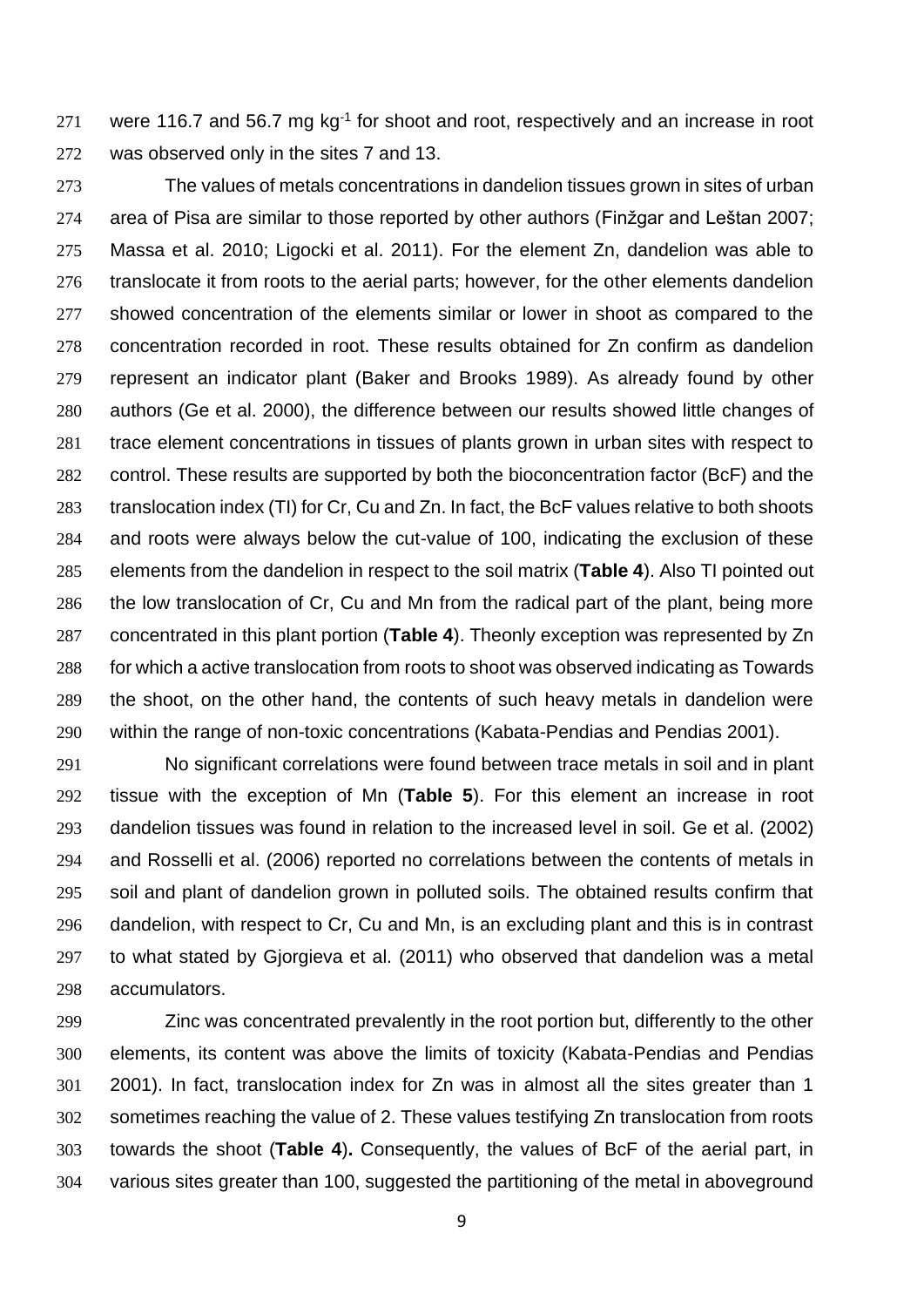portion of the plant (**Table 4**). Similar results for Zn accumulation in dandelion plants growing in a polluted soil, were reported by Massa et al. (2010).

 Results indicate that dandelion was an avoider for Cr, Cu and Mn, while, conversely, this species accumulated Zn in shoots even though without evident symptoms of damage such as chlorosis and/or necrosis.

3.3 Metal chelating capacity

 Metal chelating capacity (MCC) of *T. officinale* plants collected from Pisa urban areas is reported in **Figure 1**. In aerial part, MCC varied in a wide range between 15.6% and 57.3% of the control (mean of 31.9%) while in roots it changed between 15.5% and 69.7% (mean of 48.9%). MCC of control were 15.2% and 40.3% for root and shoot portion, respectively. Differently from what reported by Seregin and Ivanov (2001), with very few exceptions, MCC did not change in different sites even though differences in MCC were found between shoot and root values. In fact, the latter showed, sometimes, a greater activity (**Figure 1**). The MCC of the dandelion shoots was not correlated with that of the roots, nor with any other biochemical or physiological parameters (**Table 6**), while the MCC of roots showed a correlation with the shoot and root phenols content, suggesting a possible involvement of these compounds in the mechanism of trace metals abatement.

3.4 Chlorophyll a fluorescence and pigment content

326 Maximum quantum yield of PSII (Fv/F<sub>m</sub>), i.e. potential photosystem II efficiency for photochemistry, in leaves of dandelion grown in monitored site varied in a very narrow range between 0.808 and 0.838 (**Figure 2A**), value typical of leaves of "healthy" plants (Björkman and Demmig 1987). On the other hand, the actual quantum yield of PSII 330 (PPSII; Figure 2B) was meanly 0.602, similar to that of plants grown in control site 331 (0.627). Leaves from site 11 showed the significant highest values of  $\Phi$ PSII, whereas the lowest values were recorded in sites 22, 24, 26 and 28 (**Figure 2B**).

333 The photochemical quenching coefficient, q<sub>P</sub>, i.e. the proportion of open PSII centers, varied in a very narrow range between 0.802 and 0.940 (**Figure 2C**) and was similar to that recorded in control site. Non-photochemical quenching coefficient (q<sub>N</sub>), i.e. the excitation energy dissipation through non-photochemical processes, like heat, varied in a range between 0.422 and 0.699 (mean of 0.559) (**Figure 2D**). Non-photochemical quenching coefficient was similar in dandelion leaves from different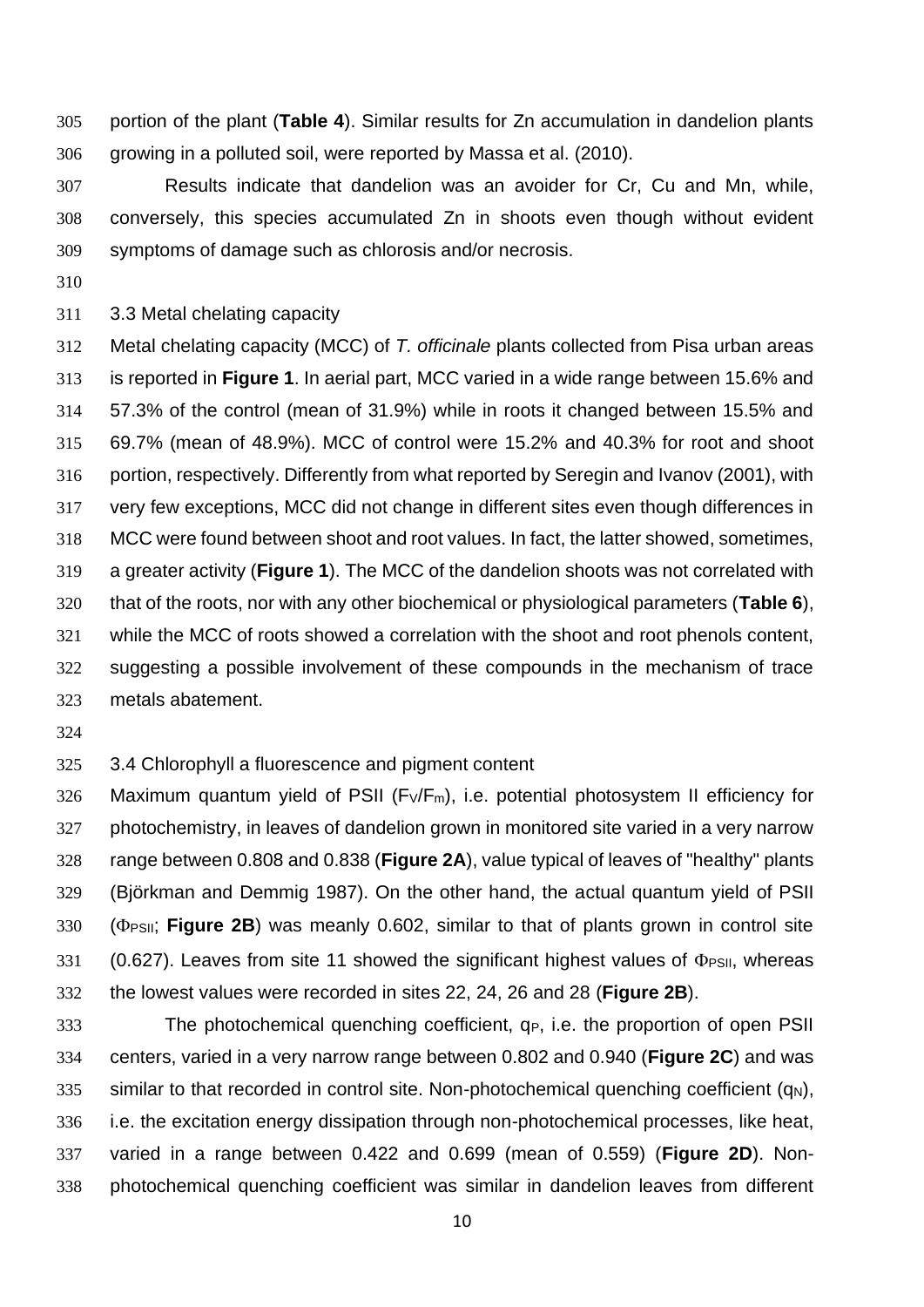monitored sites, with the only exception of sites 11 and 26. In fact, dandelion leaves 340 from site 11 showed the lowest value of  $q_N$  and that from site 26 the highest. These results corroborate the values of  $\Phi$ PSII. In site 11 leaves showed the highest values of **Posit and ETR (Figure 2E)** and no activation of dissipation mechanisms, i.e. q<sub>N</sub>, thus no alteration at photosynthetic level was recorded. On the other hand, in the other sites q<sub>N</sub> increased, reaching the highest level in site 26 characterized by low levels of  $\Phi$ PSII and ETR (**Figures 2 B and E**).

 These results are confirmed also by the significant correlation coefficients obtained from the regression analysis among Chl fluorescence parameters (**Table 6**). Values of  $\Phi_{PSII}$  and ETR were significantly correlated with the others but the correlations were negative with  $q_N$ . The negative correlation between  $\Phi_{PSII}$  and  $q_N$  reflects a reduction in the fraction of light energy that is used for photochemistry and an increase in dissipation mechanisms aimed to photoprotection of photosynthetic apparatus (Demmig-Adams and Adams 2006). A significant negative correlation was 353 found between Zn concentration in the soils and  $F_v/F_m$  ratio indicating a negative influence of the increase in Zn in the soil and the PSII photochemical quantum yield (**Table 5**). Even though in experimental conditions, it has been already reported that Zn interacts with the donor side of PSII inhibiting the Hill reaction (Prasad and Strzalka 1999) limiting the PSII efficiency (Redondo-Gómez et al. 2011).

358 The total Chl content varied from 0.98 to 2.01  $\mu$ g cm<sup>-2</sup>, with a mean of 1.38 (**Figure 3A**), values significantly similar to that found in dandelion leaves grown in control site (1.20 µg cm<sup>-2</sup>). A significant higher value of total Chl was found in site 28, while the lowest in site 13 (**Figure 3A**) as compared with the control. As regards carotenoids, their total content ranged between 0.22 and 0.33  $\mu$ g cm<sup>-2</sup>, values similar to that of the control site (**Figure 3B**). No statistical difference among leaves from different sites was detected. Pigment content was not related with the trace metals content in the soil (**Table 5**) while a strong correlation (0.547) between Chl content and carotenoid was found (**Table 6**). Conversely, no significant correlation among Chl content and Chl fluorescence parameters, suggesting that these last parameters were not influenced by Chl content.

 Results from chlorophyll *a* fluorescence and content underline a low sensitivity of the dandelion photosynthetic mechanism to urban environment pollution. This was already reported by Lanaras et al. (1994) who investigating on the response of *T.*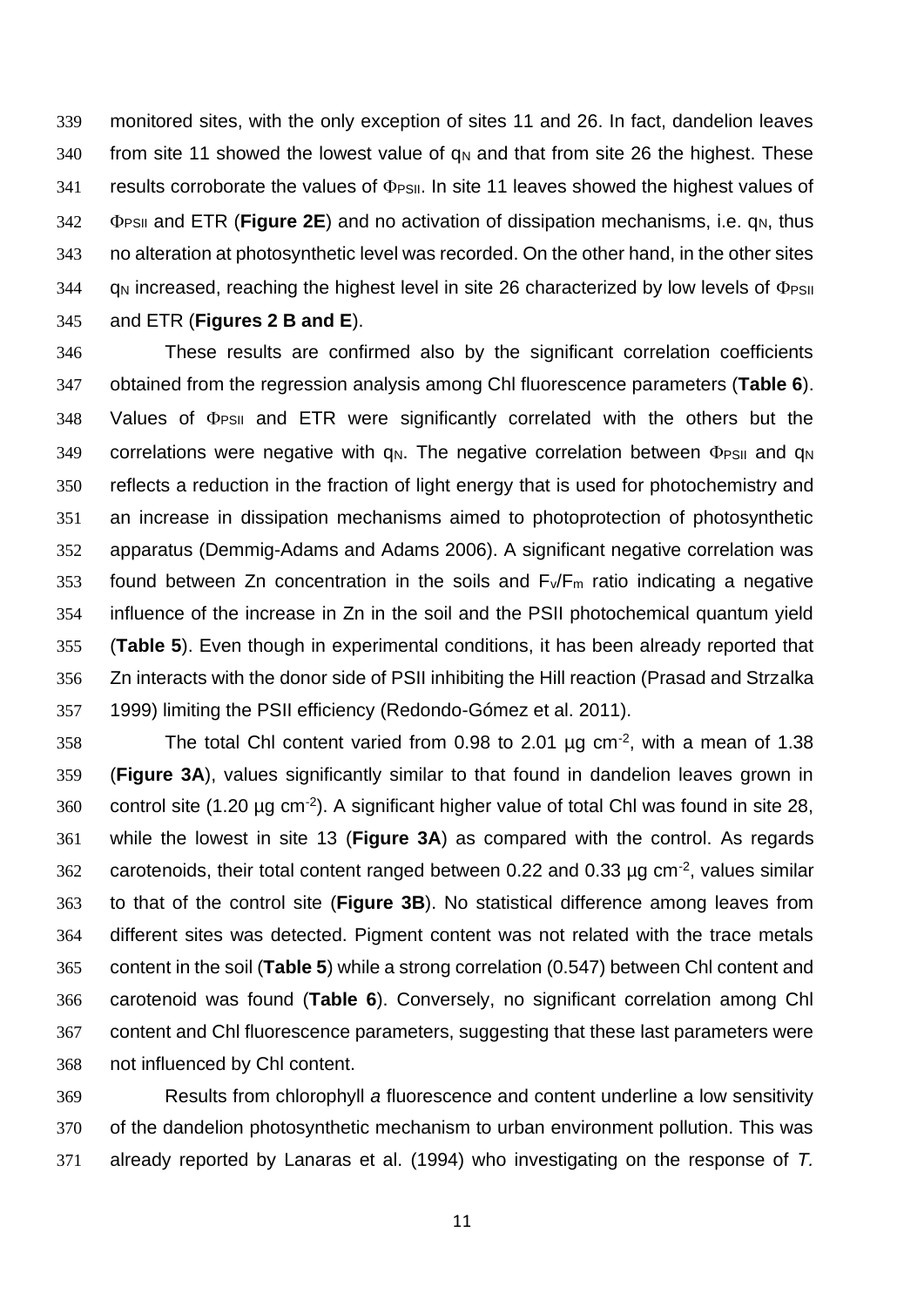*officinale* in an urban pollution of Thessaloniki (Greece) found no relation both between 373 Chl amount and the  $F_v/F_m$  ratio and pollution levels. In a similar way, more recently, Massa et al. (2010), characterizing trace metals accumulating ability by autochtonous plants grown in an Italian multi-contaminated site, had shown in dandelion plants no significant changes in photochemical PSII efficiency.

 Although there is evidence that the excess of trace metals inhibits directly the photosynthetic electron transport (Krupa and Baszyński 1995; Burzyński and Kłobus 2004; Nagajyoti et al. 2010) as well as the activities of Calvin-Benson cycle enzymes or the net assimilation of CO<sup>2</sup> (Prasad and Strzałka 1999), Sgardelis et al. (1994) showed that heavy metals did not influence PSII efficiency in *Sonchus* spp. and *Taraxacum* spp. plants grown in urban environment. Trace metal pollution has been shown to have no effect also on the chlorophyll content of some lichens species (Chettri et al. 1998). However different findings are available in literature. For example, Cu excess is demonstrated to cause *in vitro* photoinhibition of PSII, decrease of leaf chlorophyll concentration and reduction of the thylakoid membrane network in *Phaseolus vulgaris* L. (Pätsikkä et al. 2002). Furthermore, in two *Zea mays* L. cultivars, 388 Cu was found to decrease the quantum efficiency of PSII, ETR and q<sub>P</sub>, inducing also a drop of leaf chlorophyll and carotenoids contents (Tanyolaç et al. 2007).

3.5 Antioxidant capacity and phenol content

 The antioxidant capacity in shoot varied in a wide range between 7.3 and 305.3 µM 393 Trolox equivalent (TE)  $q^{-1}$  (mean of a 76.4), while in roots it ranged between 25.9 and 74.3 µM TE g-1 (**Figure 4A**). The antioxidant capacity of control was 132.6 and 40.5  $\mu$ M TE g<sup>-1</sup> for shoot and root portion, respectively. It is evident how the antioxidant capacity was higher in shoot portion than in root independently to the site where plants were grown (**Figure 4A**) and, with very few exceptions, it was similar in all monitored sites. The exception are represented by sites 6, 19, 28 and 31, in which the shoot portion of dandelion had a significantly high antioxidant capacity. On the other hand, in these sites the shoot portion contained a high phenols content (**Figure 4B**), that 401 varied between 2.45 and 30.13 mg of gallic acid  $q^{-1}$ . In the same sites, root phenol 402 amounts ranged between 2.80 and 6.97 mg of gallic acid  $g^{-1}$ . Phenolic substances of plants collected from the control site were 9.83 and 3.99 mg of gallic acid g<sup>-1</sup> for shoot and root, respectively. Phenolic compounds in shoot and root portion of control were higher than those found in the same species by Zheng and Wang (2001), and were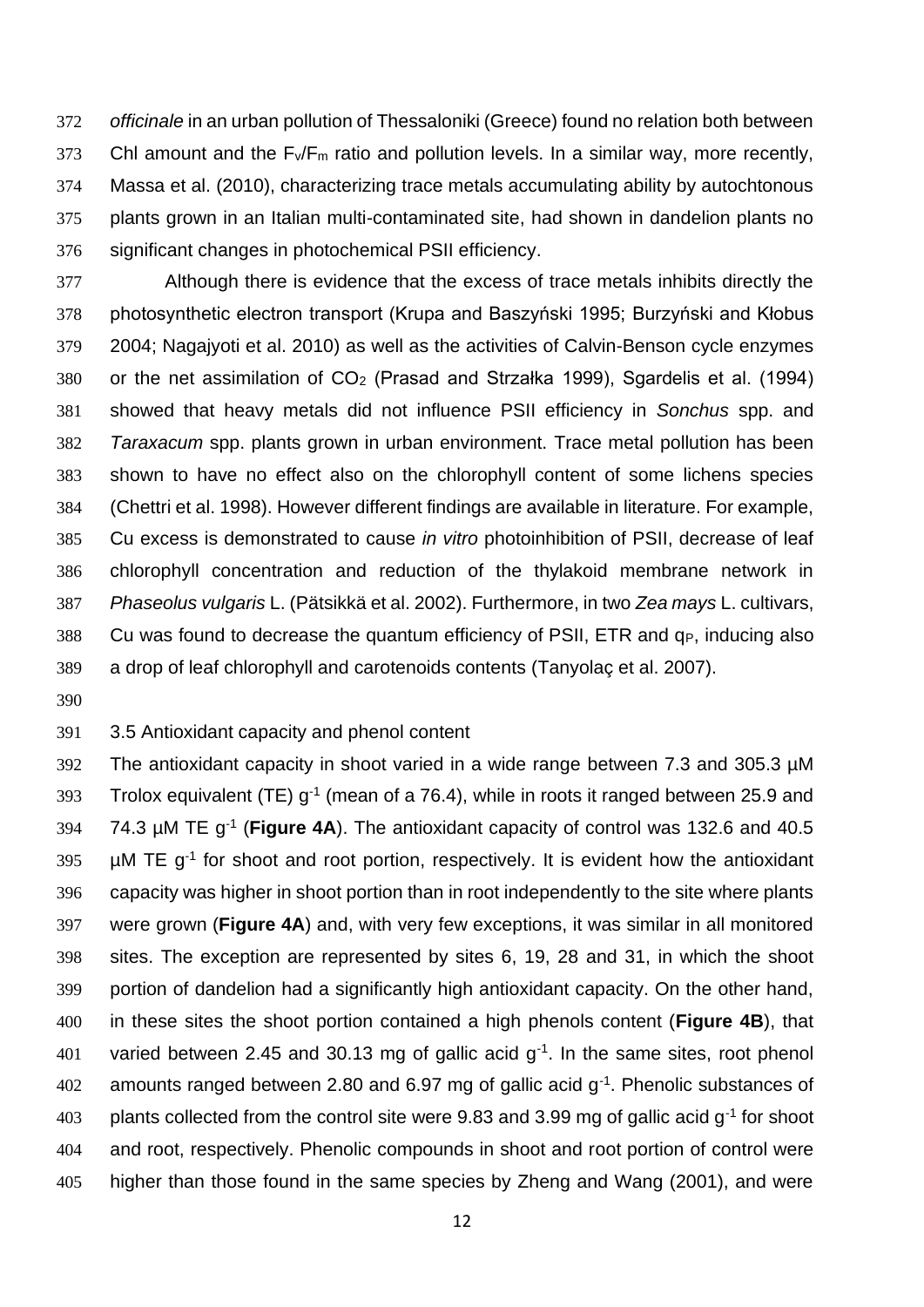similar to those found by Sengul et al. (2009) and by Hudec et al. (2007), which also found a slightly higher antioxidant activity in the root than in the leaves.

 The antioxidant capacity and the phenol content in shoot portion of dandelion were positively correlated with Cu and Zn contents in soil (**Table 5**). The antioxidant capacities of both parts of the plant were strongly correlated each other and with their own phenolics content, as shown in **Table 6**. This because phenols are generally recognized as one of the most active groups of antioxidants (Bors and Michel 2002; Katalinic et al. 2006; Fraga et al. 2010). The antioxidant capacity of aerial and radical part is related with the photochemical efficiency of PSII, while antioxidant capacity of the aerial part showed a direct correlation also with the chlorophylls content.

### **4 Conclusions**

 The results reported in this work showed widespread very limited soil pollution of trace metals in the urban sites. Soil reaction close to neutral and slightly alkaline limits the 420 mobility of the elements suggesting a scarce absorption by plants. On the other and, results of metal accumulation in shoot and root tissues of dandelion confirm these 422 results, even though the ability of this species to exclude metals cannot be rejected. In fact, BcF values (below the cut-value of 100) indicate a scarce assimilation of the elements by dandelion, but also a poor translocation (TI values) from root to shoot. Results showed also that the trace metals concentration into the tissues is below the toxicity threshold. Zn that reached sometimes in root tissues the limits of toxicity represents the only exception. However, no visible symptoms of damage were 428 recorded on leaf dandelion even if in plants in which Zn accumulated, the  $F_v/F_m$  ratio decreased significantly indicating a negative effect of this element on photosynthetic process. In addition, in these plants even an increase in phenols content and, consequently, in antioxidant capacity, was found. This could indicate that although dandelion accumulate Zn at level above toxicity (as confirmed also by the decrease in F $\sqrt{F_m}$  ratio) the high antioxidant capacity of leaves represents a response to the oxidative load triggered by Zn.

 Phenols play a key role as antioxidant moieties as evidenced by the their increase in tissues of plants in which higher Zn content was found.

 In conclusion, dandelion shows a high physiological performance that induces in this species a high fitness in different environmental constrained conditions. This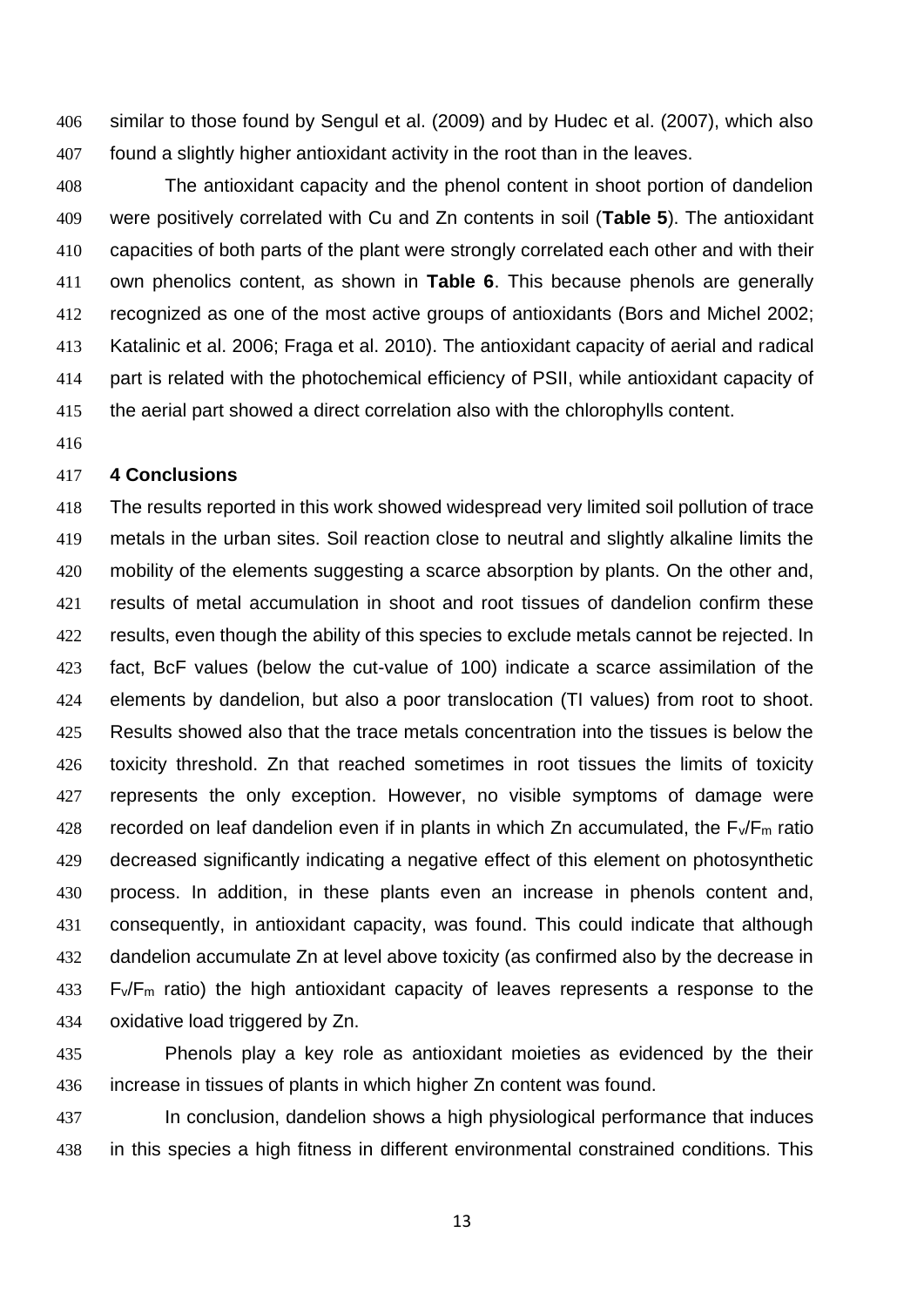seems attributable to the high phenols content that, in turn, determines a high antioxidant capacity.

#### **References**

- Baker, A.M.J., Brooks, R.R. (1989). Terrestrial higher plants which hyperaccumulate metallic elements - a review of their distribution, ecology and phytochemistry. *Biorecovery, 1,* 81-126.
- Baranowska, I., Srogi, K., Włochowicz, A. & Szczepanik, K. (2002). Determination of heavy metal contents in samples of medicinal herbs. *Polish Journal of Environmental Studies, 11,* 467-471.
- Baumann, H.A., Morrison, L. & Stengel, D.B. (2009). Metal accumulation and toxicity measured by PAM—Chlorophyll fluorescence in seven species of marine macroalgae. *Ecotoxicology and Environmental Safety, 72*, 1063-1075.
- Biasioli, M., Barberis, R. & Ajmone-Marsan, F. (2006). The influence of a large city on some soil properties and metals content. *Science of the Total Environment, 356,*  154-164.
- Bini, C., Wahsha, M., Fontana, S., Maleci, L. (2012). Effects of heavy metals on morphological characteristics of *Taraxacum officinale* Web growing on mine soils in NE Italy. *Journal of Geochemical Exploration, 123,* 101-108.
- Björkman, O. & Demmig, B. (1987). Photon yield of O<sup>2</sup> evolution and chlorophyll fluorescence characteristics at 77 K among vascular plants of diverse origins. *Planta, 170,* 489-504.
- Blok, J. (2005). Environmental exposure of road borders to zinc. *Science of the Total Environment, 348,* 173-190.
- Bors, W. & Michel, C. (2002). Chemistry of the antioxidant effect of polyphenols. *Annals of the New York Academy of Sciences, 957,* 57-69.
- Brand-Williams, W., Cuvelier, M.E. & Berset, C. (1995). Use of a free-radical method to evaluate antioxidant activity. *Food Science and Technology – Lebensmittel, 28,* 25-30.
- Bretzel, F., Calderisi, M. (2006). Metal contamination in urban soils of coastal Tuscany (Italy). *Environmental Monitoring and Assessment, 118,* 319-335.
- Burzyński, M. & Kłobus, G. (2004). Changes of photosynthetic parameters in cucumber leaves under Cu, Cd, and Pb stress. *Photosynthetica, 42,* 505-510.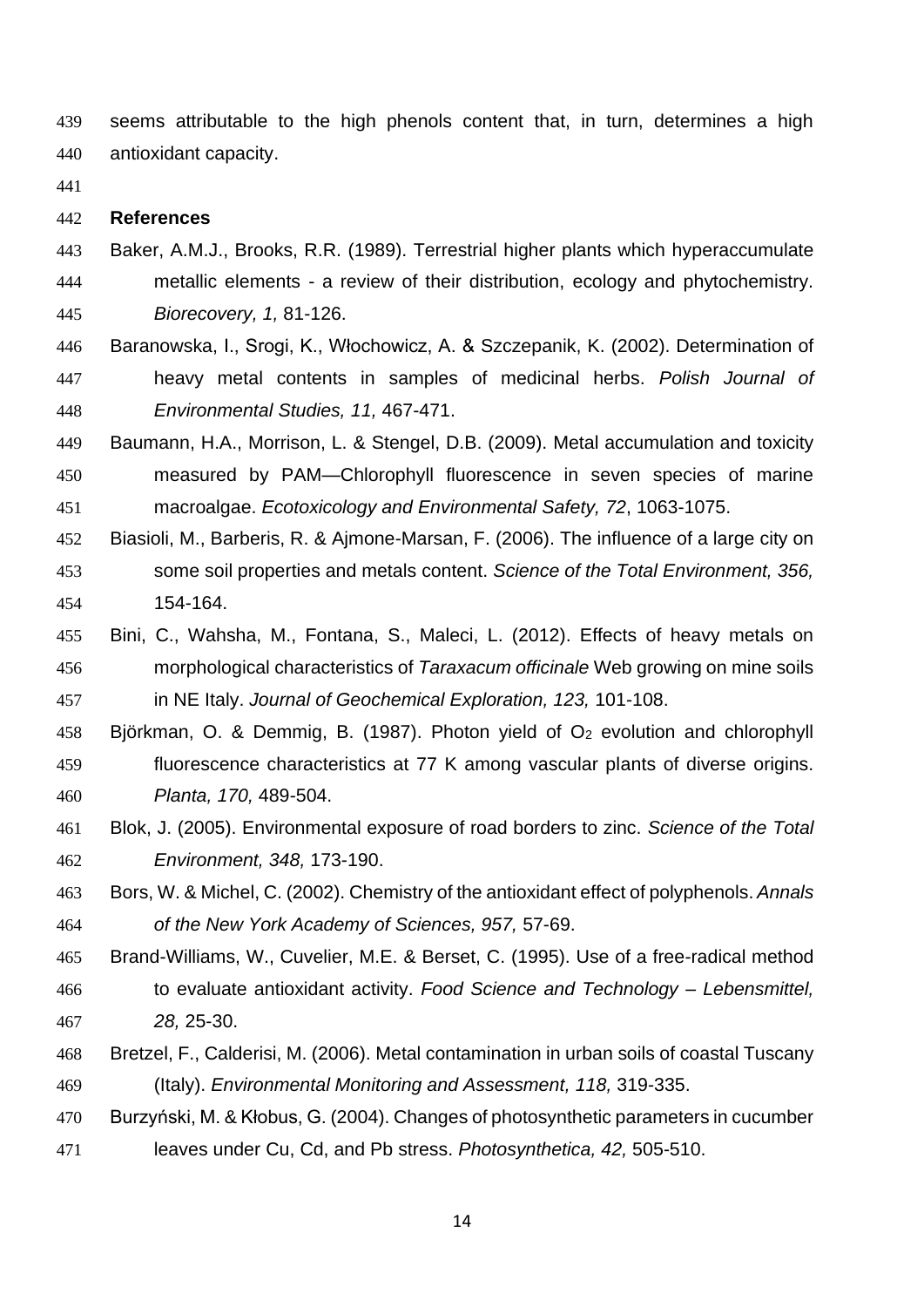- Cardelli, R., Vanni, G., Guidi, L., Marchini, F. & Saviozzi, A. (2014). Antioxidant capacity in urban soils. *Landscape and Urban Planning, 124,* 66-75.
- Chettri, M.K., Cook, C.M., Vardaka, E., Sawidis, T. & Lanaras, T. (1998). The effect of Cu, Zn and Pb on the chlorophyll content of the lichens *Cladonia convoluta* and *Cladonia rangiformis. Environmental and Experimental Botany, 39,* 1-10.
- Chen, T.B., Zheng, Y.M., Lei, M., Huang, Z.C., Wu, H.T., Chen, H., Fan, K.K., Wu, X. & Tian, Q.Z. (2005). Assessment of heavy metal pollution in surface soils of urban parks in Beijing, China*. Chemosphere, 60,* 542-551.
- da Silva, A.J., Araújo do Nascimento, C.M., da Silva Gouveia-Neto, A. & Arcanjo da Silva-Jr E. (2012). LED-Induced chlorophyll fluorescence spectral analysis for the early detection and monitoring of cadmium toxicity in maize plants. *Water, Air and Soil Pollution, 223,* 3527-3533.
- Davaatseren, M., Hur, H.J., Yang, H.J., Hwang, J.-T., Park, J.H., Kim, H.-J., Kim, M.J., Kwon, D.Y. & Sung, M.J. (2013). *Taraxacum officinale* (dandelion) leaf extract alleviates high-fat diet-induced nonalcoholic fatty liver. *Food Chemistry and Toxicoogy, 58,* 30-36.
- Demmig-Adams, B. & Adams III, W.W. (2006). Photoprotection in an ecological context: the remarkable complexity of thermal energy dissipation. *New Phytologist, 172,* 11-21.
- Dinis, T.C.P., Madeira, V.M.C. & Almeida, L.M. (1994). Action of phenolic derivatives (acetaminophen, salicylate, and 5-aminosalicylate) as inhibitors of membrane lipid peroxidation and as peroxyl radical scavengers. *Archives of Biochemistry and Biophysics, 315,* 161-169.
- Dixon, R.A. & Paiva, N.L. (1995). Stress-induced phenylpropanoid metabolism. *Plant Cell, 7,* 1085-1097.
- Du, G., Li, M., Ma, F. & Liang, D. (2009). Antioxidant capacity and the relationship with polyphenol and Vitamin C in *Actinidia* fruits. Food Chem. 113, 557-562.
- 499 Finžgar, N., Leštan, D., 2007. Multi-step leaching of Pb and Zn contaminated soils with EDTA. *Chemosphere, 66,* 824-832.
- Fraga, C.G., Galleano, M., Verstraeten, S.V. & Oteiza, P.I. (2010). Basic biochemical mechanisms behind the health benefits of polyphenols. *Molecular Aspects of Medicine, 31,* 435-445.
- Ge, Y., Murray, P. & Hendershot, W.H. (2000). Trace metal speciation and bioavailability in urban soils. *Environmental Pollution, 107,* 137-144.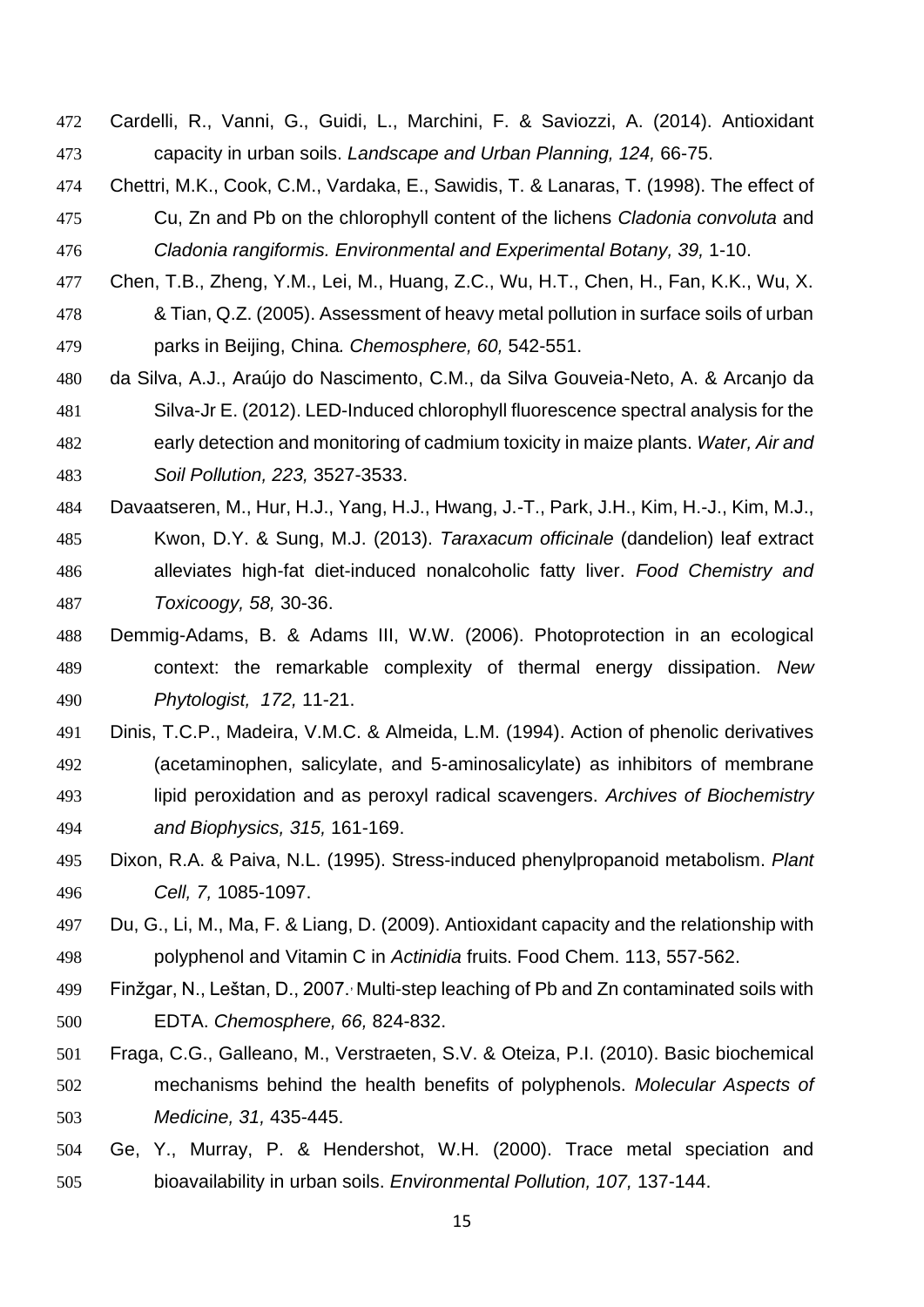- Ge, Y., Murray, P., Sauvé, S. & Hendershot, W. (2002). Low metal bioavailability in a contaminated urban site. *Environmental Toxicology and Chemistry, 21,* 954-961.
- 508 Genty, B., Briantais, J.-M. & Baker, N.R. (1989). The relationship between quantum yield of photosynthetic electron transport and quenching of chlorophyll fluorescence. *Biochimica et Biophysica Acta, 990,* 87-92.
- Genty, B., Harbinson, J., Briantais, J.-M. & Baker, N.R. (1990). The relationship between non-photochemical quenching of chlorophyll fluorescence and the rate of photosystem 2 photochemistry in leaves. *Photosynthesis Research, 25,* 249- 257.
- Gjorgieva, D., Kadifkova-Panovska, T., Bačeva, K. & Stafilov, T. (2011). Assessment of heavy metal pollution in Republic of Macedonia using a plant assay. *Archives of Environmental Contamination and Toxicology, 60,* 233-240.
- González-Castejón, M., Visioli, F. & Rodriguez-Casado, A. (2012). Diverse biological activities of dandelion. *Nutrition Reviews, 70,* 534-547.
- Guidi, L., Degl'Innocenti, E., Giordano, C., Biricolti, S. & Tattini, M. (2010). Ozone tolerance in *Phaseolus vulgaris* depends on more than one mechanism. *Environmental Pollution, 158,* 3164–3171.
- Hudec, J., Burdová, M., Kobida, L., Komora, L., Macho, V., Kogan, G., Turianica, I., Kochanová, R., Ložek, O., Habán, M. & Chlebo, P. (2007). Antioxidant capacity changes and phenolic profile of *Echinacea purpurea*, nettle (*Urtica dioica* L.), and dandelion (*Taraxacum officinale*) after application of polyamine and phenolic biosynthesis regulators. *Journal of Agriculture and Food Chemistry, 55,* 5689- 5696.
- International Organization For Standardization (1995). ISO 11466 Soil quality. Extraction of trace elements soluble in aqua regia – International Organization for Standardization, Geneva, Switzerland, 6 pp. (available on web at site www-iso.ch)
- Kabata-Pendias, A. & Pendias, H. (2001). Trace Elements in Soils and Plants (3rd ed.). CRC Press, Boca Raton, FL.
- Kang, H.M. & Saltveit, M.E. (2002). Antioxidant capacity of lettuce leaf tissue increases after wounding. *Journal of Agriculture and Food Chemistry, 50,* 7536-7541.
- Katalinic, V., Milos, M., Kulisic, T. & Jukic, M. (2006). Screening of 70 medicinal plant extracts for antioxidant capacity and total phenols. *Food Chemistry, 94,* 550-557.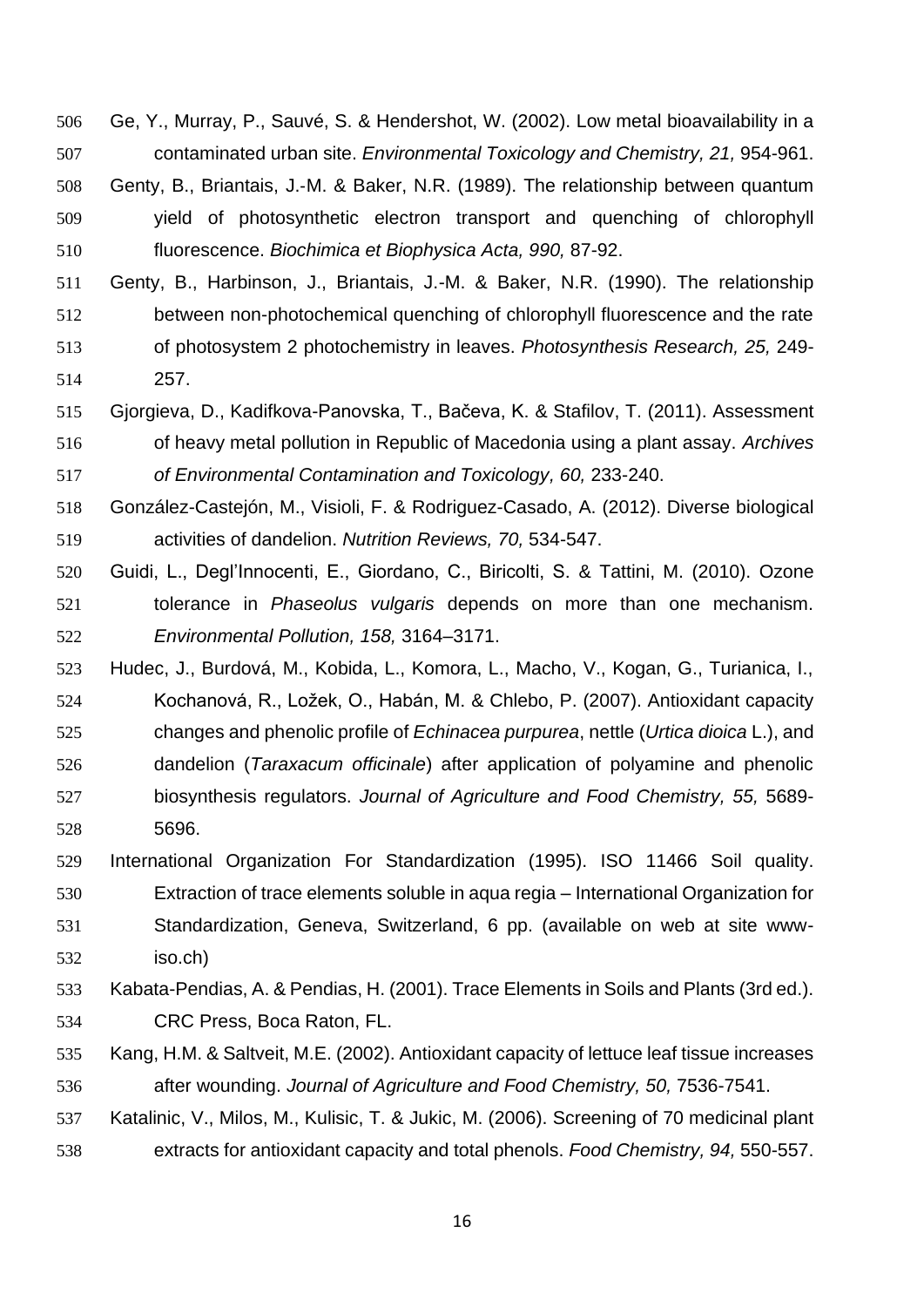- Kim, I.S., Kang, K.H., Johnson-Green, P. & Lee, E.J. (2003). Investigation of heavy metal accumulation in *Polygonum thunbergii* for phytoextraction. *Environmental Pollution, 126,* 235-243.
- Korzeniowska, J. & Panek, E. (2010). Heavy metal (Cd, Cr, Cu, Ni, Pb, Zn) concentrations in Spruce *Picea abies* L. along the roads of various traffic density in the Podhale region, Southern Poland. *Geomatics and Environmental Engeneering, 4,* 89-96.
- Krupa, Z. & Baszynski, T. (1995). Some aspects of heavy metals toxicity towards photosynthetic apparatus - direct and indirect effects on light and dark reactions. *Acta Physiologia Plantarum, 17,* 177-190.
- Küpper, H., Küpper, F.C. & Spiller, M. (1996). Environmental relevance of heavy metal- substituted chlorophylls using the example of water plants. *Journal of Experimental Botany, 47,* 259-266.
- Lanaras, T., Sgardelis, S.P. & Pantis, J.D. (1994). Chlorophyll fluorescence in the dandelion (*Taraxacum* spp.): a probe for screening urban pollution. *Science of the Total Environment, 149,* 61-68.
- Landi, M., Pardossi, A., Remorini, D. & Guidi, L. (2013). Antioxidant and photosynthetic response of a purple-leaved and a green-leaved cultivar of sweet basil (*Ocimum basilicum*) to boron excess. *Environmental and .Experimental Botany, 5,* 64–75.
- Lichtenthaler, H.K. (1987). Chlorophyll and carotenoids: Pigments of photosynthetic biomembranes. *Methods in Enzymology, 148,* 331-382.
- Ligocki, M., Tarasewcz, Z., Zygmunt, A.& Anisko, M. (2011). The common dandelion (*Taraxacum officinale*) as an indicator of anthropogenic toxic metal pollution of environment. *Acta Scientiarum Poloronorum Zootechnica, 10,* 73-82.
- Lu, X., Li, L.Y., Wang, L., Lei, K., Huang, J. & Zhai, Y. (2009). Contamination assessment of mercury and arsenic in roadway dust from Baoji, China. *Atmospheric Environment, 43,* 2489-2496.
- Massa, N., Andreucci, F., Poli, M., Aceto., M., Barbato, R. & Berta, G. (2010). Screening for heavy metal accumulators amongst autochtonous plants in a polluted site in Italy. *Ecotoxicology and Environmental Safety, 73,* 1988-1997.
- Maxwell, K. & Johnson, G.N. (2000). Chlorophyll fluorescence—a practical guide. *Journal of Experimental Botany, 51,* 659-668.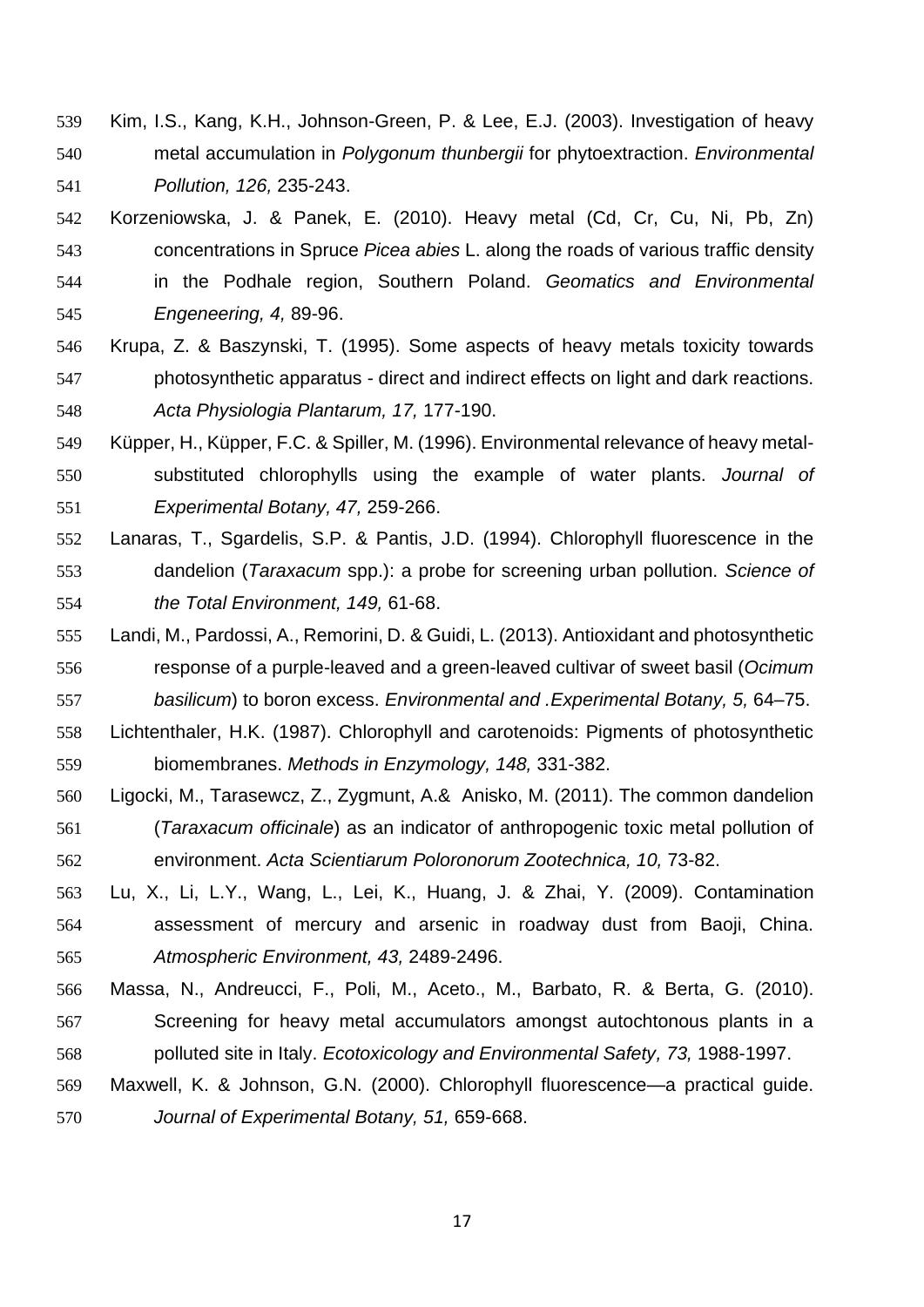- Molina-Montenegro, M.A., Atala, C. & Gianoli, E. (2010). Phenotypic plasticity and performance of *Taraxacum officinale* (dandelion) in habitats of contrasting environmental heterogeneity. *Biological Invasions, 12,* 2277-2284.
- Mossop, K.F., Davidson, C.M., Ure, A.M., Shand, C.A. & Hillier, S.J. (2009). Effect of EDTA on the fractionation and uptake by *Taraxacum officinale* of potentially toxic elements in soil from former chemical manufacturing sites. *Plant and Soil, 320,*  117-129.
- Moulis, J.-M. (2010). Cellular mechanisms of cadmium toxicity related to the homeostasis of essential metals. *BioMetals, 23,* 877-896.
- Muller, G. (1969). Index of geoaccumulation in sediments of the Rhine River. *Geological Journal, 2,* 109-118.
- Nagajyoti, P.C., Lee, K.D. & Sreekanth, T V.M. (2010). Heavy metals, occurrence and toxicity for plants: a review**.** *Environmental Chemistry Letters, 8,* 199-216.
- Park, C.M., Park, J.Y., Noh, K.H., Shin, J.H. & Song, Y.S. (2011). *Taraxacum officinale* Weber extracts inhibit LPS-induced oxidative stress and nitric oxide production *via* the NF-κB modulation in RAW 264.7 cells. *Journal of Ethnopharmacology, 133,* 834-842.
- Pätsikkä, E., Kairavuo, M., Šeršen, F., Aro, E.-M. & Tyystjärvi, E. (2002). Excess copper predisposes photosystem ii to photoinhibition in vivo by outcompeting iron and causing decrease in leaf chlorophyll. *Plant Physiology, 129,* 1359-1367.
- Porra, R.J., Thompson, W.A. & Kriedemann, P.E. (1989). Determination of accurate extinction coefficients and simultaneous equations for assaying chlorophylls *a* and *b* extracted with four different solvents: verification of the concentration of chlorophyll standards by atomic absorption spectroscopy. *Biochimica et Biophysica Acta (BBA) – Bioenergetics, 975,* 384-394.
- Prasad, M.N.V. & Strzałka, S. (1999). Impact of heavy metals on photosynthesis, in: Prasad, M.N.V., Hagemeyer, J. (Eds.), Heavy Metal Stress in Plants, from Molecules to Ecosystems. Springer, Berlin, pp. 117-138.
- Redondo-Gómez, S., Andrades-Moreno, L., Mateos-Naranjo, E., Parra, R., Valera- Burgos, J. & Aroca, R. (2011). Synergic effect of salinity and zinc stress on growth and photosynthetic responses of the cordgrass, *Spartina densiflora*. *Journal of Experimental Botany, 62, 5521-5530.*
- Rosselli, W., Rossi, M. & Sasu, I. (2006). Cd, Cu and Zn contents in the leaves of *Taraxacum officinale*. *Forest Snow and Landscape Research, 80,* 361-366.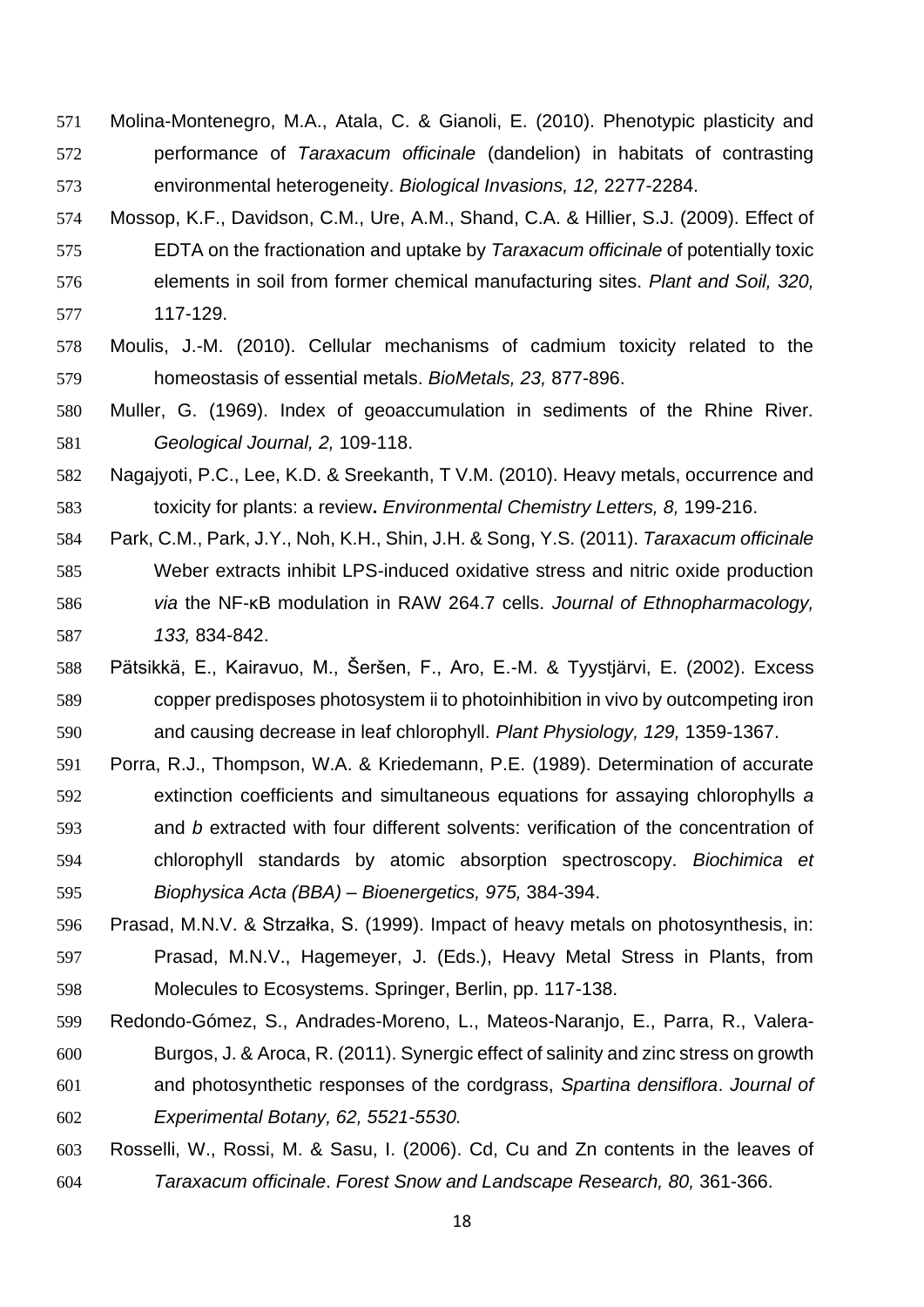Salt, D.E. & Krämer, U. (2000). Mechanisms of metal hyperaccumulation in plants, in: Raskin, I., Ensley, B.D. (Eds.), Phytoremediation of Toxic Metals: Using Plants to Clean up the Environment. Wiley, New York, pp. 231-246.

 Savinov, A.B., Kurganova, L.N. & Shekunov, Y.I. (2007). Lipid peroxidation rates in *Taraxacum officinale* Wigg. and *Vicia cracca* L. from biotopes with different levels of soil pollution with heavy metals. *Russian Journal of Ecology, 38,* 174-180.

 Saviozzi, A., Vanni, G. & Cardelli, R. (2014). Carbon mineralization kinetics in soils under urban environment. *Applied Soil Ecology, 73,* 64-69.

- Schreiber, U., Schliwa, U. & Bilger, W. (1986). Continuous recording of photochemical and non-photochemical chlorophyll fluorescence quenching with a new type of modulation fluorometer. *Photosynthesis Research, 10,* 51-62.
- Sengul, M., Yildiz, H., Gungor, N., Cetin, B., Eser, Z. & Ercisli, S. (2009). Total phenolic content, antioxidant and antimicrobial activities of some medicinal plants. *Pakistan journal of pharmaceutical sciences, 22,* 102-106.
- Seregin, I.V. & Ivaniov, V.B. (2001). Physiological aspects of cadmium and lead toxic effects on higher plants. *Russian Journal of Plant Physiology, 48,* 606-630.
- Sgardelis, S., Cook, C.M., Pantis, J.D. & Lanaras, T. (1994). Comparison of chlorophyll fluorescence and some heavy metal concentrations in *Sonchus* spp. and *Taraxacum* spp. along an urban pollution gradient. *Science of the Total Environment, 158,* 157-164.
- Singleton, V.L. & Rossi jr., J.A. (1965). Colorimetry of total phenolics with phosphomolybdic-phosphotungstic acid reagents. *American Journal of Enology and Viticulture, 16,* 144-158.
- Sparks, D.L. (1996). Methods of soil analysis. Prte 3: Chemical methods. ASA/SSSA Publisher Inc., Madison (W), USA.
- Tanyolaç, D., Ekmekçi, Y. & Ünalan, S. (2007). Changes in photochemical and antioxidant enzyme activities in maize (*Zea mays* L.) leaves exposed to excess copper. *Chemosphere, 67,* 89-98.
- U.S. EPA. 2010/15 PFOA Stewardship Program. 2006. Available: [http://www.epa.gov/oppt/pfoa/pubs/pfoastewardship.htm.](http://www.epa.gov/oppt/pfoa/pubs/pfoastewardship.htm)
- Vrščaj, B., Poggio, L. & Ajmone Marsan, F. (2008). A method for soil environmental quality evaluation for management and planning in urban areas. *Landscape and Urban Planning, 88,* 81-94.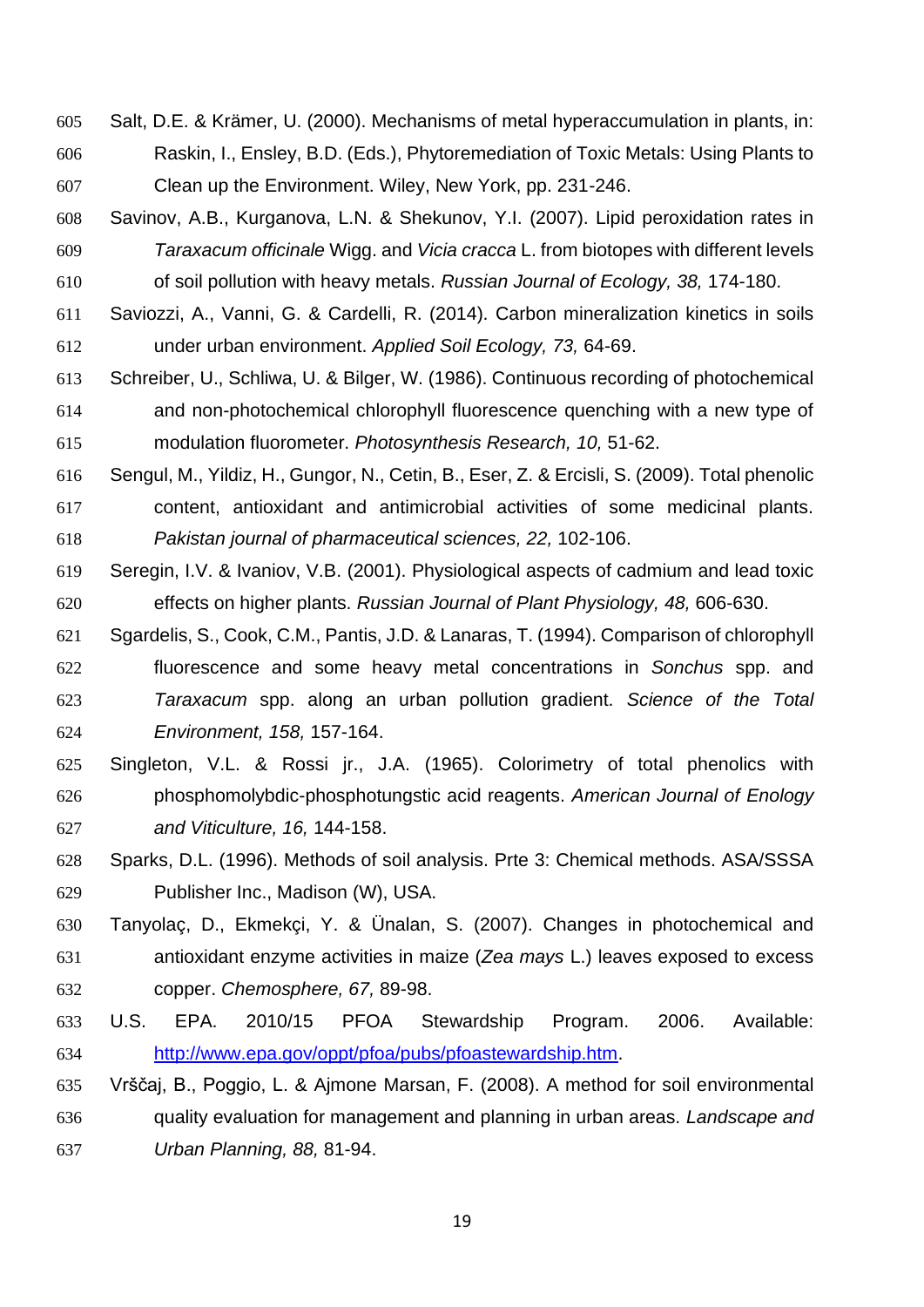Yadav, S.K. (2010). Heavy metals toxicity in plants: An overview on the role of glutathione and phytochelatins in heavy metal stress tolerance of plants. *South African Journal of Botany, 76,* 167-179.

 Zheng, W. & Wang, S.Y. (2001). Antioxidant activity and phenolic compounds in selected herbs. *Journal of Agriculture and Food Chemistry, 49,* 5165-5170.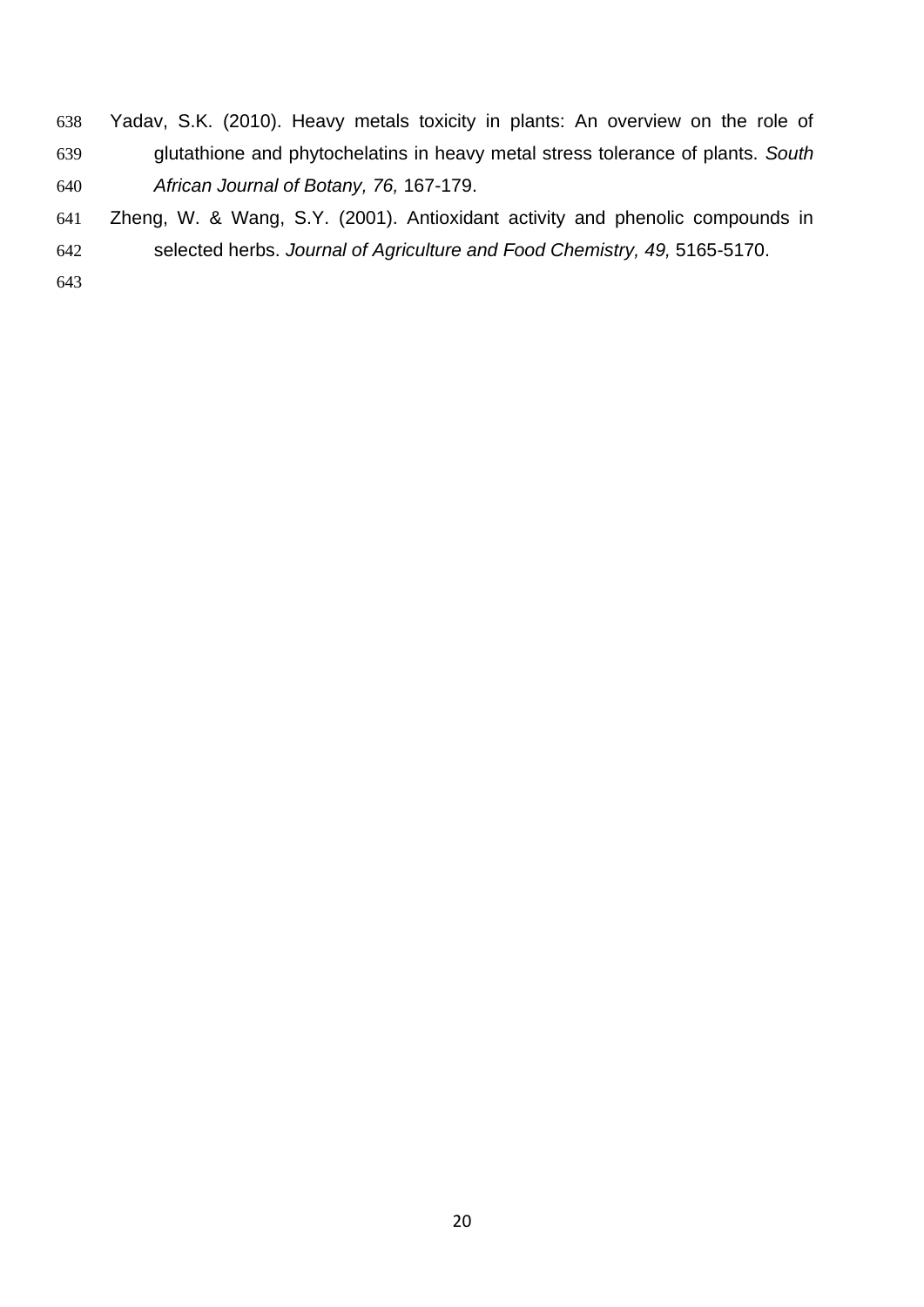## **Legends of the Figures**

- **Figure 1.** Metal chelating capacity (MCC) of *Taraxacum officinale* shoot (white bar) and root (grey bar) from plants grown in different monitored sites. Each value represents the mean of three replicates. Different letters identify statistically different means in accordance with Tuckey HSD test (P=0.05).
- **Figure 2.** Chlorophyll fluorescence parameters (maximal photochemical quantum yield 650 of PSII, F<sub>v</sub>/F<sub>m</sub>; actual photochemical quantum yield of PSII,  $\Phi$ <sub>PSII</sub>; photochemical 651 quenching coefficient,  $q_P$ ; non-photochemical quenching coefficient,  $q_N$ ; and electron transport rate, ETR) determined in leaves of *Taraxacum officinale* grown in monitored sites. Each value represents the mean of three replicates. Different letters identify statistically different means in accordance with Tuckey HSD test (P=0.05).
- **Figure 3.** Pigment content in leaves of *Taraxacum officinale* collected in monitored sites. Each value represents the mean of three replicates. Different letters identify statistically different means in accordance with Tuckey HSD test (P=0.05).
- **Figure 4.** Total antioxidant capacity (TEAC) and phenols content in shoot (white bar) and root (grey bar) of *Taraxacum officinale* collected in monitored area. Each value represents the mean of three replicates. Different letters identify statistically different
- means in accordance with Tuckey HSD test (P=0.05).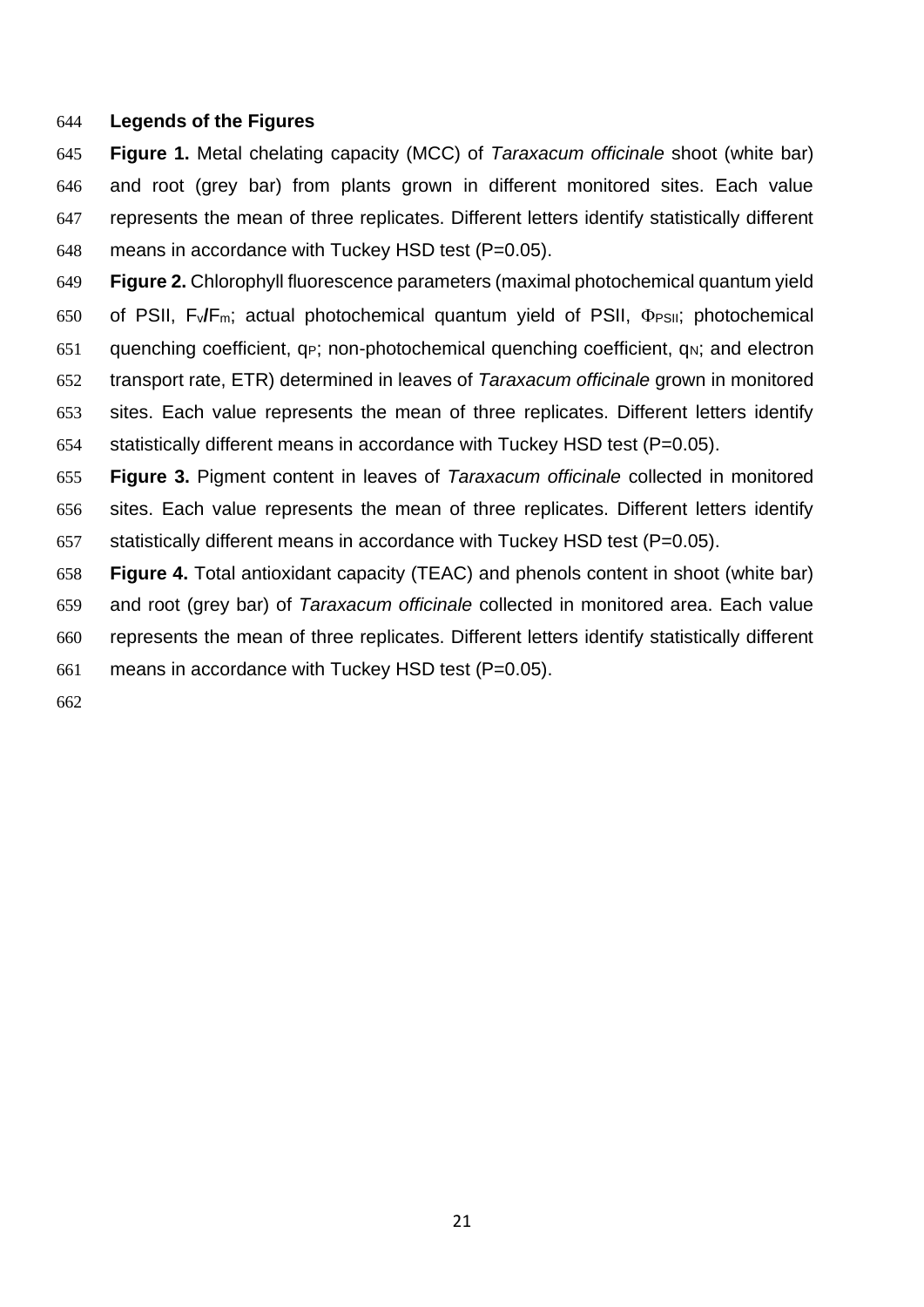**Table 1.** General features of urban soils of Pisa as compared to rural area of 665 San Rossore (Control). All parameters (n=3) are expressed as g 100  $g^{-1}$  dry soil.

| <b>Soil property</b> | <b>Mean</b> | ±SD  | <b>Minimum</b> | <b>Maximum Control</b> |      |
|----------------------|-------------|------|----------------|------------------------|------|
| Sand                 | 68.1        | 10.8 | 40.1           | 85.2                   | 72.9 |
| Silt                 | 16.8        | 6.4  | 7.9            | 30.8                   | 16.4 |
| Clay                 | 15.1        | 5.5  | 6.9            | 31.6                   | 10.7 |
| pH                   | 7.6         | 0.3  | 7.2            | 8.3                    | 8.0  |
| CaCO <sub>3</sub>    | 9.3         | 4.4  | 2.8            | 23.1                   | 6.6  |
| Organic C            | 3.3         | 1.2  | 1.3            | 7.6                    | 0.9  |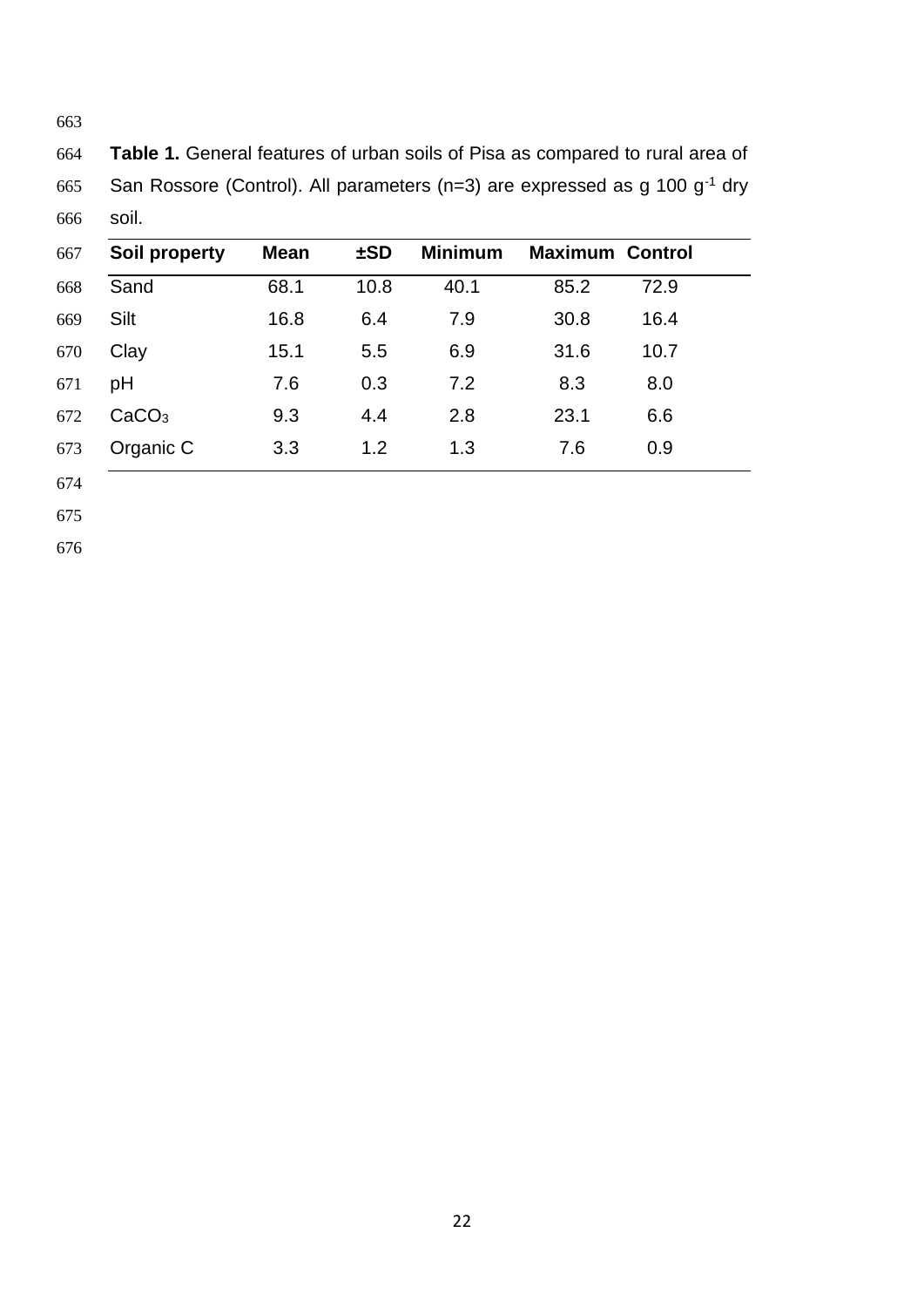**Table 2.** Heavy metals content (mg kg-1 soil) in urban soils of Pisa. Each values represents the mean of three replicates. Different letters identify different means in accordance with Tuckey HSD test (P=0.05).

| 680 | <b>Site</b>    | <b>Heavy metals</b> |          |                  |           |
|-----|----------------|---------------------|----------|------------------|-----------|
| 681 |                | cr                  | Cu       | Mn               | Zn        |
| 682 | $\mathbf 0$    | 39.8 n              | 32.2 pq  | 526 pq           | 51.0r     |
| 683 | 1              | 115.0 c             | 124.9 b  | 668 ij           | 146.5 e   |
| 684 | $\overline{2}$ | 62.6 ef             | 69.3 hij | 704 gh           | 100.9 jk  |
| 685 | 3              | 56.9 fgh            | 74.9 fg  | 765 ef           | 155.9 cde |
| 686 | 4              | 48.5 lm             | 76.8 ef  | 746 f            | 133.7 f   |
| 687 | 5              | 52.4 hijklm         | 57.7 lmn | 509 q            | 96.6 kl   |
| 688 | 6              | 49.4 klm            | 91.0 d   | 702 gh           | 96.7 kl   |
| 689 | $\overline{7}$ | 68.6 e              | 100.5c   | 863 b            | 165.2 c   |
| 690 | 8              | 218 b               | 34.2 pq  | 632 Imn          | 90.9 klm  |
| 691 | 9              | 57.6 fghij          | 47.4 o   | 688 ghi          | 64.4 q    |
| 692 | 10             | 61.2 efg            | 61.2 klm | 696 gh           | 117.3 hi  |
| 693 | 11             | 56.4 fghijk         | 77.7 ef  | 819 <sub>c</sub> | 76.2 op   |
| 694 | 12             | 48.2 lm             | 74.1 fgh | 606 no           | 84.3 mno  |
| 695 | 13             | 49.5 klm            | 70.0 ghi | 687 ghi          | 160.0 cd  |
| 696 | 14             | 54.0ghijklm         | 62.5 kl  | 614 mno          | 110.2 ij  |
| 697 | 15             | 51.0 jklm           | 64.8 jk  | 658 jkl          | 131.2 fg  |
| 698 | 16             | 227.5 a             | 30.9q    | 538 p            | 83.5 mno  |
| 699 | 17             | 56.8 fghijklm       | 56.2 mn  | 708 g            | 78.3 nop  |
| 700 | 18             | 51.7 ijklm          | 37.1 p   | 640 jkl          | 79.9 mnop |
| 701 | 19             | 67.5 e              | 54.4 n   | 740 f            | 68.9 pq   |
| 702 | 20             | 58.9 fghi           | 54.1 n   | 704 gh           | 82.8 mno  |
| 703 | 21             | 59.2 fghi           | 62.6 kl  | 664 ijk          | 150.3 de  |
| 704 | 22             | 46.4 mn             | 57.2 mn  | 677 hij          | 205.3 b   |
| 705 | 23             | 61.5 efg            | 68.4 ij  | 804 cd           | 87.9 lmn  |
| 706 | 24             | 57.8 fghij          | 70.6 ghi | 688 ghi          | 110.7 hij |
| 707 | 25             | 94.4 d              | 80.8 e   | 1063 a           | 131.0 fg  |
| 708 | 26             | 55.9 fghijkl        | 63.0 k   | 700 gh           | 77.4 nop  |
| 709 | 27             | 52.9 hijklm         | 46.3 o   | 640 klm          | 90.3 klm  |
| 710 | 28             | 51.5 ijklm          | 44.7 o   | 589 o            | 61.7 qr   |
| 711 | 29             | 67.9 e              | 68.9 ij  | 798 cd           | 84.2 mno  |
| 712 | 30             | 57.1 fghijk         | 64.4 jk  | 782 de           | 121.5 gh  |
| 713 | 31             | 87.9 d              | 142.3 a  | 749 f            | 522.7 a   |
| 714 | Average        | 71.2                | 67.4     | 705              | 121.5     |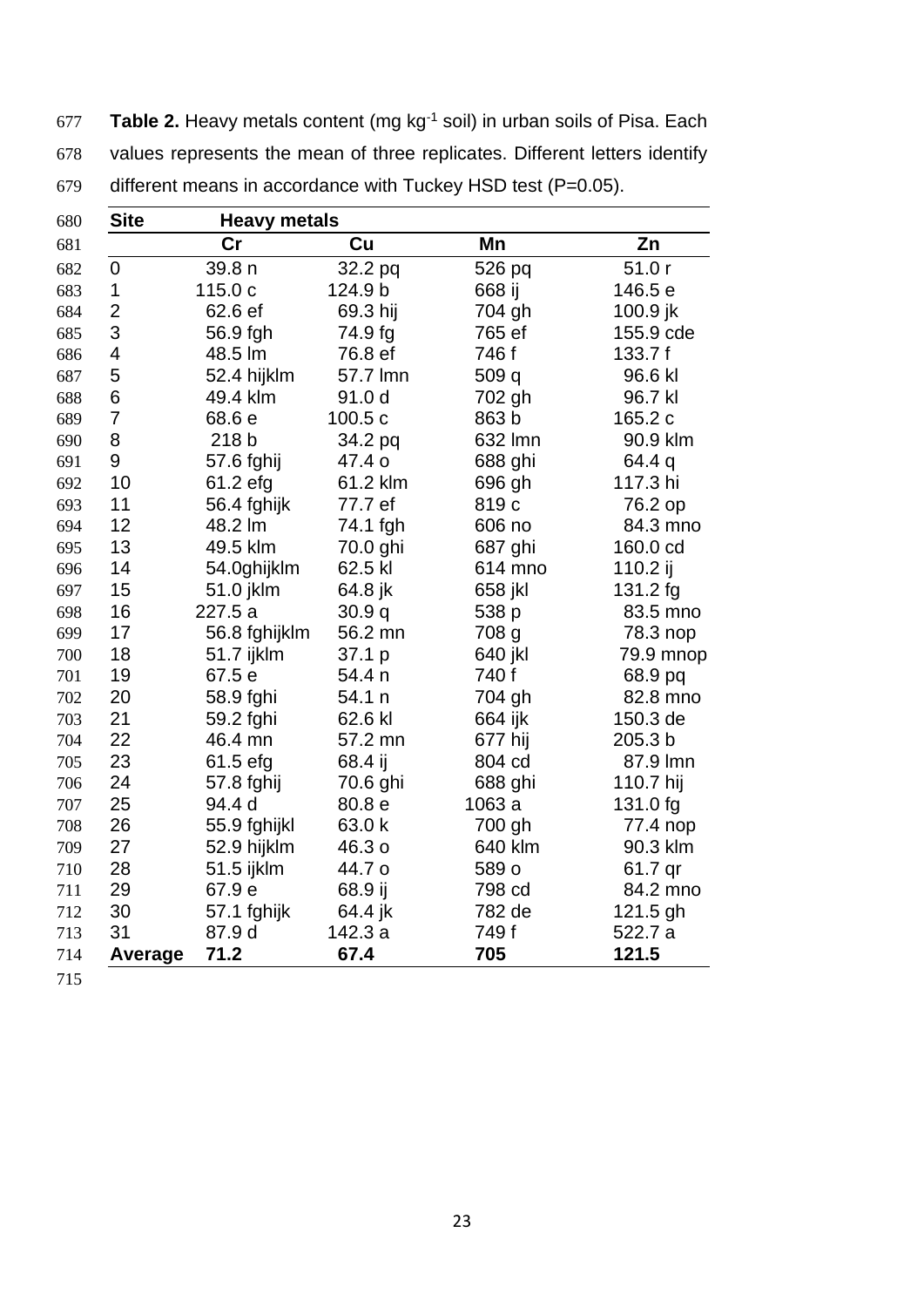716 Table 3. Heavy metals content (mg kg<sup>-1</sup> dry weight) in shoot and root of *Taraxacum officinale* plants collected in monitored sites. Each

value represents the mean of three replicates. Different letters identify statistically different means in accordance with Tuckey HSD test

(P=0.05).-

| <b>Site</b>    |                    |            | <b>Shoot</b> |               | Root<br>$\mathsf{Cr}$<br>Cu<br>Mn<br>70.0 bc<br>8.7 bcde<br>14.7 def<br>16.7 def<br>7.3 bcde<br>28.0 def<br>$4.0$ cde<br>15.3 def<br>24.7 def<br>7.7 bcde<br>23.1 bcd<br>53.8 cd<br>$6.0$ cde<br>15.3 def<br>42.0 cdef<br>33.3a<br>9.1 bcde<br>90.9 ab<br>10.2 bcd<br>22.3 bcdef<br>29.2 def<br>$10.3$ bcd<br>20.7 bcdef<br>72.4 bc<br>14.7 def<br>19.7 ef<br>9.0 bcde |            |          |               |
|----------------|--------------------|------------|--------------|---------------|------------------------------------------------------------------------------------------------------------------------------------------------------------------------------------------------------------------------------------------------------------------------------------------------------------------------------------------------------------------------|------------|----------|---------------|
|                | cr                 | Cu         | Mn           | Zn            |                                                                                                                                                                                                                                                                                                                                                                        |            |          | Zn            |
| 0              | 2.7 de             | 16.7 def   | 23.3 def     | 116.7 abcdefg |                                                                                                                                                                                                                                                                                                                                                                        |            |          | 56.7 fg       |
|                | 2.0 <sub>e</sub>   | 15.3 def   | 25.3 def     | 83.3 cdefg    |                                                                                                                                                                                                                                                                                                                                                                        |            |          | 40.0 g        |
| 3              | 2.0 <sub>e</sub>   | 20.0 bcdef | 23.3 def     | 113.3 abcdefg |                                                                                                                                                                                                                                                                                                                                                                        |            |          | 53.3 fg       |
| 4              | 10.0 bcd           | 20.0 bcdef | 50.0 cdef    | 100.0 bcdefg  |                                                                                                                                                                                                                                                                                                                                                                        |            |          | 53.8 fg       |
| 6              | 2.0 <sub>e</sub>   | 16.0 def   | 43.3 cdef    | 130.0 abcdef  |                                                                                                                                                                                                                                                                                                                                                                        |            |          | 66.7 efg      |
| 7              | 5.5 cde            | 20.8 bcdef | 40.9 cdef    | 173.1 ab      |                                                                                                                                                                                                                                                                                                                                                                        |            |          | 151.2 abcde   |
| 8              | 5.7 cde            | 15.3 def   | 34.1 def     | 162.9 abc     |                                                                                                                                                                                                                                                                                                                                                                        |            |          | 77.7 cdefg    |
| 13             | $4.6$ cde          | 13.9f      | 41.4 cdef    | 87.6 bcdefg   |                                                                                                                                                                                                                                                                                                                                                                        |            |          | 155.2 abcd    |
| 14             | 8.8 bcde           | 20.5 bcdef | 49.5 cdef    | 123.9 abcdefg |                                                                                                                                                                                                                                                                                                                                                                        |            |          | 63,7 fg       |
| 15             | 5.4 cde            | 16.9 def   | 34.4 def     | 105.0 bcdefg  | 8.7 bcde                                                                                                                                                                                                                                                                                                                                                               | 18.5 cdef  | 35.7 def | 119.6 abcdefg |
| 16             | 4.0 <sub>cde</sub> | 16.0 def   | 30.7 def     | 83.3 cdefg    | 14.7 ab                                                                                                                                                                                                                                                                                                                                                                | 17.3 def   | 27.3 def | 80.0 cdefg    |
| 21             | 5.3 cde            | 15.7 def   | 73.2 bc      | 121.5 abcdefg | 9.2 bcde                                                                                                                                                                                                                                                                                                                                                               | 17.1 def   | 55.6 cd  | 78.5 cdefg    |
| 22             | 20.0a              | 28.2 ab    | 107.9 a      | 196.8 a       | 9.4 bcde                                                                                                                                                                                                                                                                                                                                                               | 22.6 bcde  | 23.7 def | 65.2 efg      |
| 24             | 11.2 <sub>bc</sub> | 16.3 def   | 48.9 cdef    | 123.7 abcdefg | 14.5 ab                                                                                                                                                                                                                                                                                                                                                                | 14.5 ef    | 29.1 def | 111.8 abcdefg |
| 27             | $3.3$ cde          | 18.7 cdef  | 32.0 def     | 103.3 bcdefg  | $6.4$ cde                                                                                                                                                                                                                                                                                                                                                              | 20.1 bcdef | 27.6 def | 87.5 bcdefg   |
| 30             | 5.7 cde            | 19.6 cdef  | 41.2 cdef    | 63.1 fg       | 7.8 bcde                                                                                                                                                                                                                                                                                                                                                               | 26.5 abc   | 51.9 cde | 76.7 cdefg    |
| 31             | 2.0 <sub>e</sub>   | 17.3 def   | 19.3f        | 106.7 bcdefg  | $4.0$ cde                                                                                                                                                                                                                                                                                                                                                              | 14.7 def   | 24.7 def | 70.0 defg     |
| <b>Average</b> | 5.9                | 18.1       | 42.3         | 117.3         | 8.6                                                                                                                                                                                                                                                                                                                                                                    | 19.3       | 41.5     | 82.8          |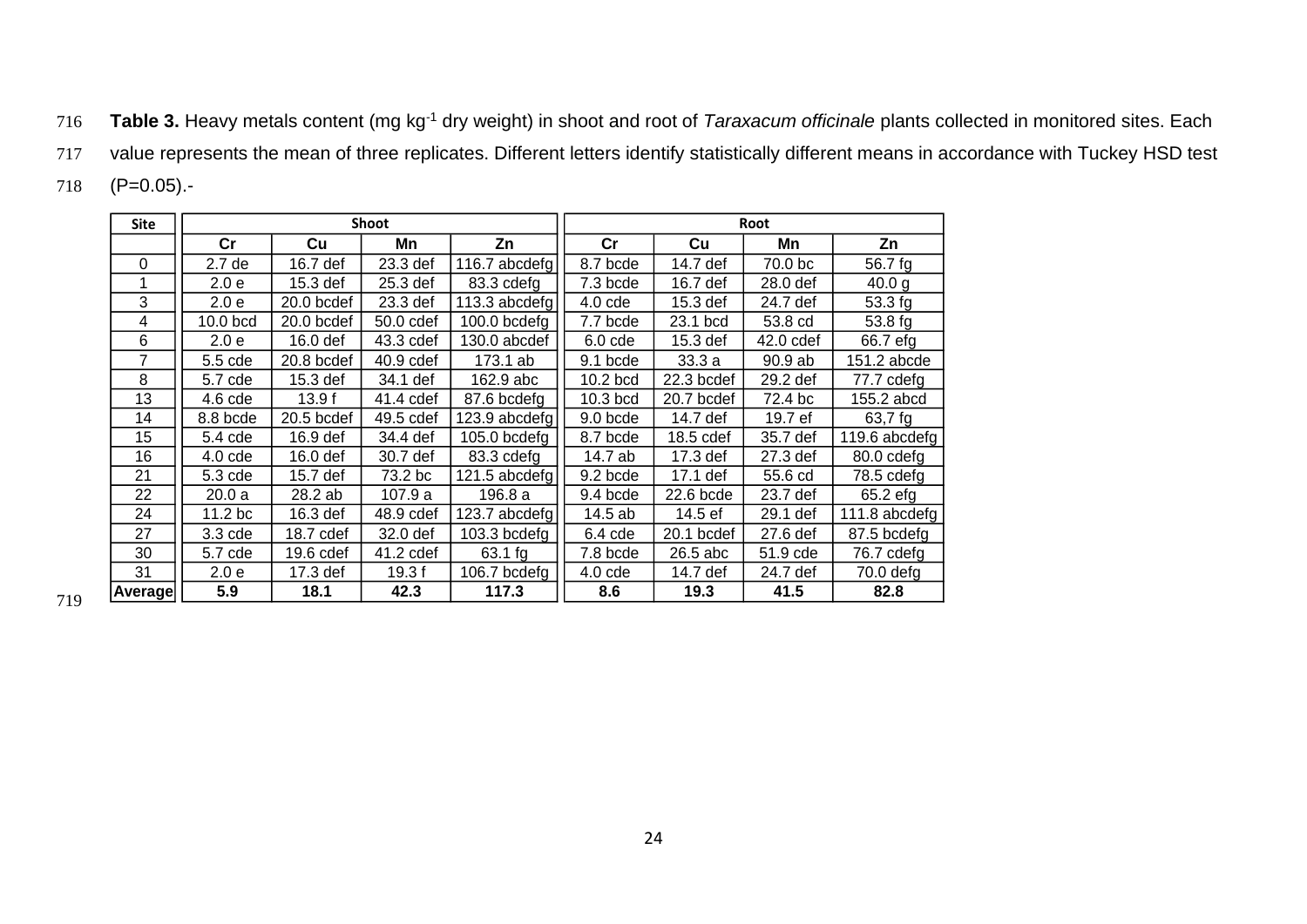|                | cr                        |                  |                         |           | Cu           |           | Mn                |                  |                  |            |                     |           |
|----------------|---------------------------|------------------|-------------------------|-----------|--------------|-----------|-------------------|------------------|------------------|------------|---------------------|-----------|
|                | <b>BcF</b><br><b>Site</b> |                  | <b>BcF</b><br><b>TI</b> |           |              | <b>TI</b> |                   | <b>BcF</b>       |                  | <b>BcF</b> | <b>TI</b>           |           |
|                | <b>Shoot</b>              | root             |                         | shoot     | root         |           | shoot             | root             |                  | shoot      | root                |           |
| $\overline{0}$ | 6.7 bc                    | $21.8$ ab        | 0.3 <sub>b</sub>        | 51.7 a    | 45.5 bc      | 1.1 a     | 4.4 $\text{cdef}$ | 13.3a            | $0.3\ c$         | 228.8 a    | 111.1 a             | $2.1$ abc |
| $\mathbf{1}$   | 1.7c                      | 6.4 cd           | 0.3 <sub>b</sub>        | 12.3 f    | 13.3 fg      | 0.9a      | 3.8 def           | $4.2\text{ c}$   | $0.9$ bc         | 56.9 cd    | 27.3 bc             | $2.1$ ab  |
| 3              | $3.4\ c$                  | 6.7 cd           | 0.5 <sub>b</sub>        | 26.7 cdef | $20.5$ efg   | 1.3a      | 3.1 ef            | $3.2\ c$         | $0.9$ bc         | 72.7 cd    | 34.2 bc             | $2.1$ ab  |
| $\overline{4}$ | 20.6 <sub>b</sub>         | 15.9 abc         | $1.3$ ab                | 26.0 cdef | 30.0 cdef    | 0.9a      | 6.7 cde           | 7.2 bc           | $0.9$ bc         | 74.8 cd    | 40.3 abc            | $1.9$ abc |
| 6              | 4.0 <sub>c</sub>          | 12.1<br>bcd      | 0.3 <sub>b</sub>        | 17.6 ef   | $16.8$ efg   | 1.0a      | 6.2 cdef          | 6.0 bc           | $1.0$ bc         | 134.4 bc   | 68.9 abc $ 2.0$ abc |           |
| $\overline{7}$ | 8.0 bc                    | 13.3 bcd         | 0.6 <sub>b</sub>        | 20.7 def  | 33.2 cde     | 0.6a      | 4.7 $\text{cdef}$ | $10.5$ ab        | $0.4$ bc         | 104.8 bcd  | 91.7 ab             | $1.1$ bc  |
| 8              | 2.6 <sub>c</sub>          | 4.7 d            | 0.6 <sub>b</sub>        | 44.7 ab   | 65.0 a       | 0.7 a     | 5.4 cdef          | 4.6 c            | $1.2$ bc         | 179.3 ab   | 85.5 abc            | $2.1$ abc |
| 13             | 9.3 bc                    | 20.9 ab          | 0.4 <sub>b</sub>        | 19.8 def  | 29.5 cdef    | 0.7 a     | $6.0$ cdef        | $10.5$ ab        | $0.6$ bc         | 54.8 cd    | 97.0 ab             | 0.6c      |
| 14             | 16.3 bc                   | 16.7 abc         | 1.0 <sub>b</sub>        | 32.8 bcd  | $23.4$ defg  | 1.4a      | 7.8 bc            | $3.2\ c$         | 2.4 <sub>b</sub> | 112.5 bc   | 57.8 abc            | $1.9$ abc |
| 15             | 10.6 bc                   | 17.0 abc         | 0.6 <sub>b</sub>        | 26.1 cdef | 28.6 $cdefg$ | 0.9a      | 5.2 cdef          | 5.4 bc           | $1.0$ bc         | 80.0 cd    | 91.2 ab             | $0.9$ bc  |
| 16             | 1.8 <sub>c</sub>          | 6.4 cd           | 0.3 <sub>b</sub>        | 51.7 a    | 56.0 ab      | 0.9a      | 5.7 cdef          | 5.1 bc           | $1.1$ bc         | 99.8 bcd   | 95.8 ab             | $1.0$ bc  |
| 21             | 9.5 bc                    | 15.7 abc         | 0.6 <sub>b</sub>        | 25.1 def  | 27.4 $cdefg$ | 0.9a      | 11.0 <sub>b</sub> | 8.4 abc          | $1.3$ bc         | 80.8 cd    | 52.2 abc            | $1.5$ abc |
| 22             | 43.1 a                    | $20.3$ ab        | 2.1 a                   | 49.3 a    | 39.6 bcd     | 1.2a      | 15.9a             | 3.5 <sub>c</sub> | 4.5a             | 95.8 bcd   | 31.7 bc             | 3.0a      |
| 24             | 19.4 b                    | 25.2a            | 0.8 <sub>b</sub>        | 23.1 def  | 20.6 efg     | 1.1 a     | 7.1 cd            | $4.2\text{ c}$   | $1.7$ bc         | 111.8 bc   | 101.0 ab            | $1.1$ bc  |
| 27             | 6.3 bc                    | 12.1 bcd         | 0.5 <sub>b</sub>        | 40.3 abc  | 43.5 bc      | 0.9a      | 5.0 cdef          | 4.3 c            | $1.2$ bc         | 114.4 bc   | 96.9 ab             | $1.2$ bc  |
| 30             | $10.0$ bc                 | 13.8 bcd         | 0.7 <sub>b</sub>        | 30.4 bcde | 41.2 bcd     | 0.7a      | 5.3 cdef          | 6.6 bc           | $0.8$ bc         | 52.0 cd    | 63.1 abc            | $0.8$ bc  |
| 31             | $2.3\ c$                  | 4.6 <sub>d</sub> | 0.5 <sub>b</sub>        | 12.2 f    | $10.3$ g     | 1.2a      | 2.6 f             | 3.3 <sub>c</sub> | $0.8$ bc         | 20.4 d     | 13.4 c              | $1.5$ abc |

**Table 4.** Indexes of heavy metals bioconcentration (BcF) or translocation (TI) in *Taraxacum officinale* plants collected in monitored sites.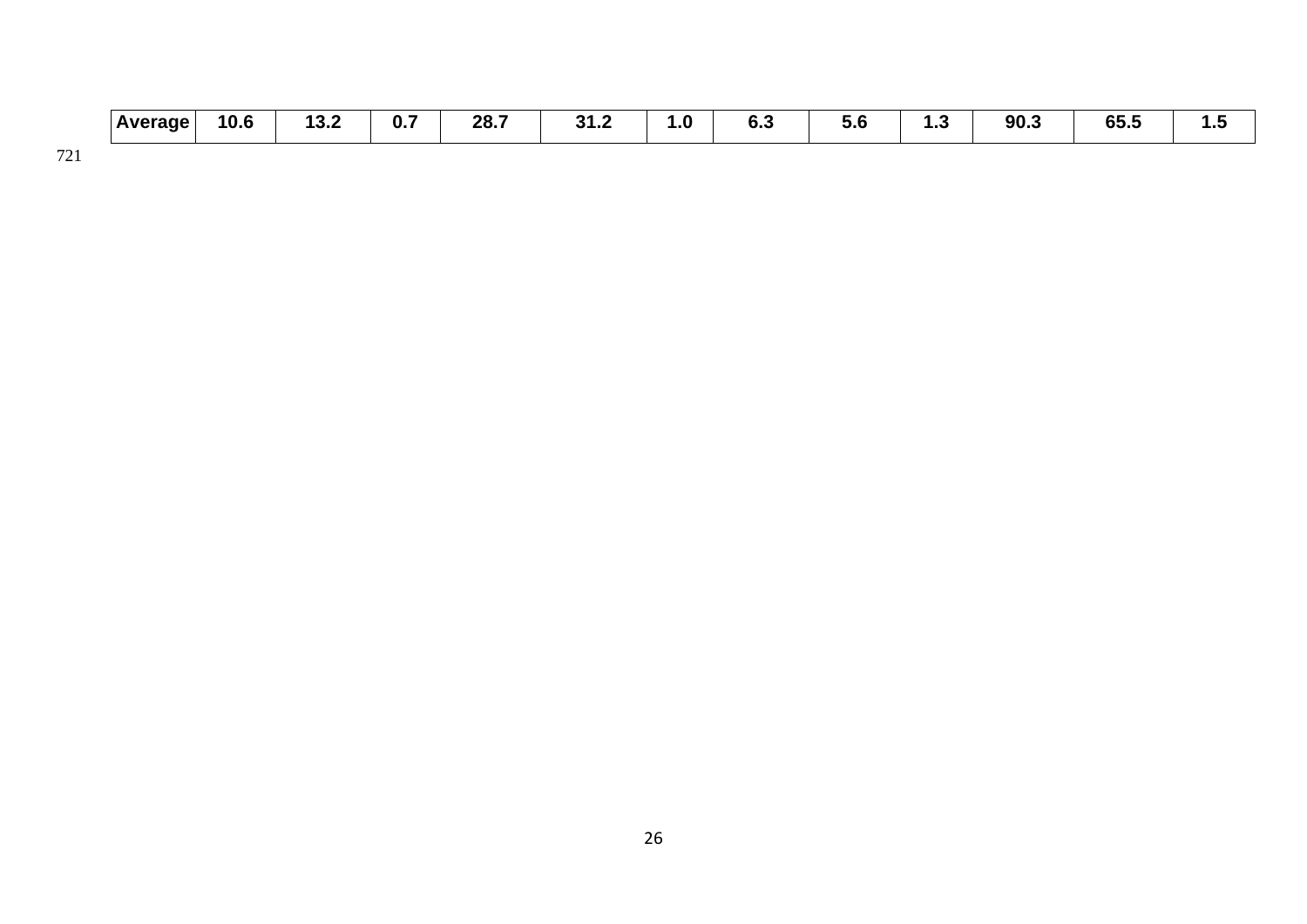722 **Table 5.** Correlation matrix among soil heavy metals content and heavy metals and 723 some physiological and biochemical parameters in shoot and root of *Taraxacum* 

| 724 | officinale collected in the monitored sites.**: $P=0.01$ ; *: $P=0.05$ ; ns.: $P>0.05$ . |  |  |
|-----|------------------------------------------------------------------------------------------|--|--|
|     |                                                                                          |  |  |

| onioniale conceled in the monitored sites. |    | $1 - 0.01$ , $1 - 0.00$ , $101$ |                  |                  |
|--------------------------------------------|----|---------------------------------|------------------|------------------|
|                                            | Cr | Cu                              | Mn               | Zn               |
| $F_v/F_m$                                  | ns | ns                              | ns               | $-0.545$         |
| q <sub>P</sub>                             | ns | ns                              | ns               | ns               |
| q <sub>N</sub>                             | ns | ns                              | ns               | ns               |
| $\Phi$ PSII                                | ns | ns                              | ns               | ns               |
| ETR                                        | ns | ns                              | ns               | ns               |
| Chl a                                      | ns | ns                              | ns               | ns               |
| Chl b                                      | ns | ns                              | ns               | ns               |
| <b>Total Chl</b>                           | ns | ns                              | ns               | ns               |
| carotenoids                                | ns | ns                              | ns               | ns               |
| <b>TEAC</b> shoot                          | ns | $*$<br>0.676                    | ns               | $\star$<br>0.513 |
| <b>TEACroot</b>                            | ns | ns                              | ns               | ns               |
| PhenolicSshoot                             | ns | $\star\star$<br>0.637           | ns               | $\star$<br>0.504 |
| Phenolicsroot                              | ns | ns                              | ns               | ns               |
| <b>MCC</b> shoot                           | ns | ns                              | ns               | ns               |
| <b>MCCroot</b>                             | ns | ns                              | ns               | ns               |
| Crshoot                                    | ns | ns                              | ns               | ns               |
| Cr <sub>root</sub>                         | ns | $\star$<br>$-0.544$             | ns               | ns               |
| CUshoot                                    | ns | ns                              | ns               | ns               |
| Curoot                                     | ns | ns                              | $\star$<br>0.544 | ns               |
| Mnshoot                                    | ns | ns                              | ns               | ns               |
| Mnroot                                     | ns | ns                              | $\star$<br>0.585 | ns               |
| Znshoot                                    | ns | ns                              | ns               | ns               |
| Znroot                                     | ns | ns                              | ns               | ns               |